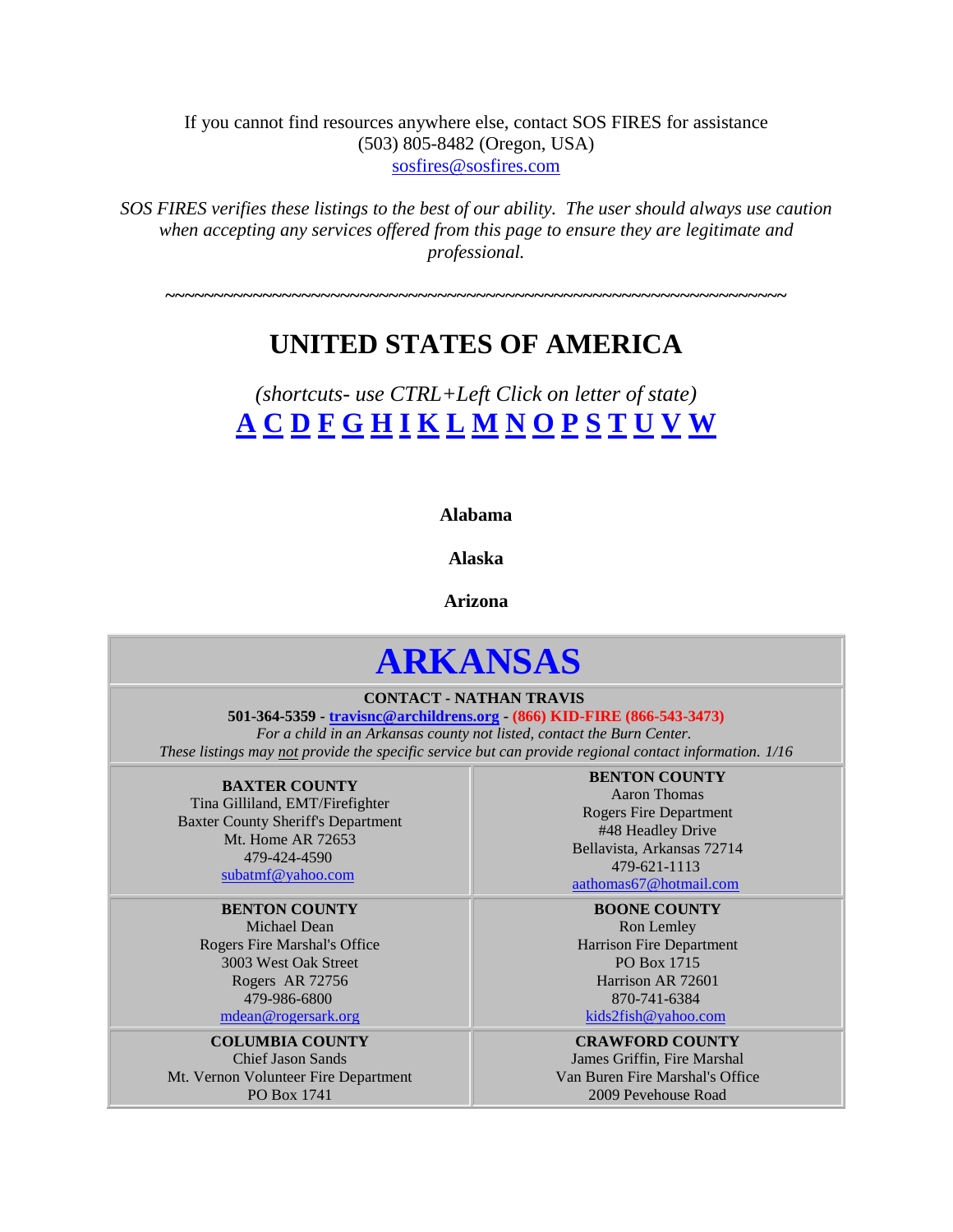Magnolia AR 71754 870-562-3496 [jason.sands@mtvernonvfd.org](mailto:jason.sands@mtvernonvfd.org)

## **GARLAND COUNTY**

Nate Schanlaber, Assistant Fire Marshal Hot Springs Fire Department 310 Broadway Hot Springs AR 71901 501-321-6970 [nschanlaber@cityhs.net](mailto:nschanlaber@cityhs.net)

#### **JACKSON COUNTY**

Dee May, Firefighter/Paramedic Newport Fire Department 2804 Dowell Road Newport AR 72[112](mailto:firemedic_dee@hotmail.com) 870-523-2895

[firemedic\\_dee@hotmail.com](mailto:firemedic_dee@hotmail.com) 

## **LONOKE COUNTY**

Scott Barker, Firefighter Cabot Fire Department PO Box 1113 Cabot AR 72023 501-843-7671

[FD258@aol.com](mailto:FD258@aol.com)

### **POINSETT COUNTY**

Earnie Link, Assistant Fire Chief Trumann Fire Department Trumann AR 72472 [earnie\\_link@yahoo.com](mailto:earnie_link@yahoo.com) 

#### **PULASKI COUNTY**

Pam Richard Arkansas Children's Hospital Burn Center #1 Children's Way, Slot 210 Little Rock, Arkansas 72202 501-364-5348 [richardpc@archildrens.org](mailto:richardpc@archildrens.org) 

Van Buren, Arkansas 72956 501-471-5042

[jgriffin@vanburencity.com](mailto:jgriffin@vanburencity.com)

**HOT SPRING COUNTY** Jeremy Harper, Lt./Firefighter Malvern Fire Department 1107 S Main. Malvern AR 72104 501-844-3188

## [jeremyharper@sbcglobal.net](mailto:jeremyharper@sbcglobal.net)

**JEFFERSON COUNTY** Nathan Travis, Firefighter Little Rock Fire Department 2601 Byrd Road Redfield AR 72[132](mailto:nathanctravis@hotmail.com) 501-920-4561

[nathanctravis@hotmail.com](mailto:nathanctravis@hotmail.com)

#### **MADISON COUNTY**

Mary Child or Alice Pfeiffer Madison County "McFIRE" 779 Madison 2355 Huntsville, Arkansas 72740 479-665-2636

[instructor@marble-ar.com](mailto:instructor@marble-ar.com)

**POPE COUNTY** Chris Wallace, Fire Marshal Russellville Fire Department 203 West Second Russellville AR 72811 501-968-2332 [chris.wallace@russellvillearkansas.org](mailto:chris.wallace@russellvillearkansas.org)

#### **WASHINGTON COUNTY**

Capt James Hales - Public Education/Fire Prev. Officer Springdale Fire Department PO Box 1521 Springdale AR 72765 479-751-4510 [jhales@sprngdaleark.org](mailto:jhales@sprngdaleark.org) 

## **[CALIFORNIA](#page-1-0)**

**SOUTHERN CALIFORNIA CONTACT – JESSICA ESTRELLA**

#### **909-477-2770 EXT 3024 – [Jessica.Estrella@cityofrc.us](mailto:Jessica.Estrella@cityofrc.us)**

<span id="page-1-0"></span>*These listings may not provide the specific service but can provide regional contact information 1/16*

#### **RIVERSIDE COUNTY**

Xente Baker Corona Fire Department **SAN DIEGO COUNTY**

Eduardo Sanchez National City Fire Department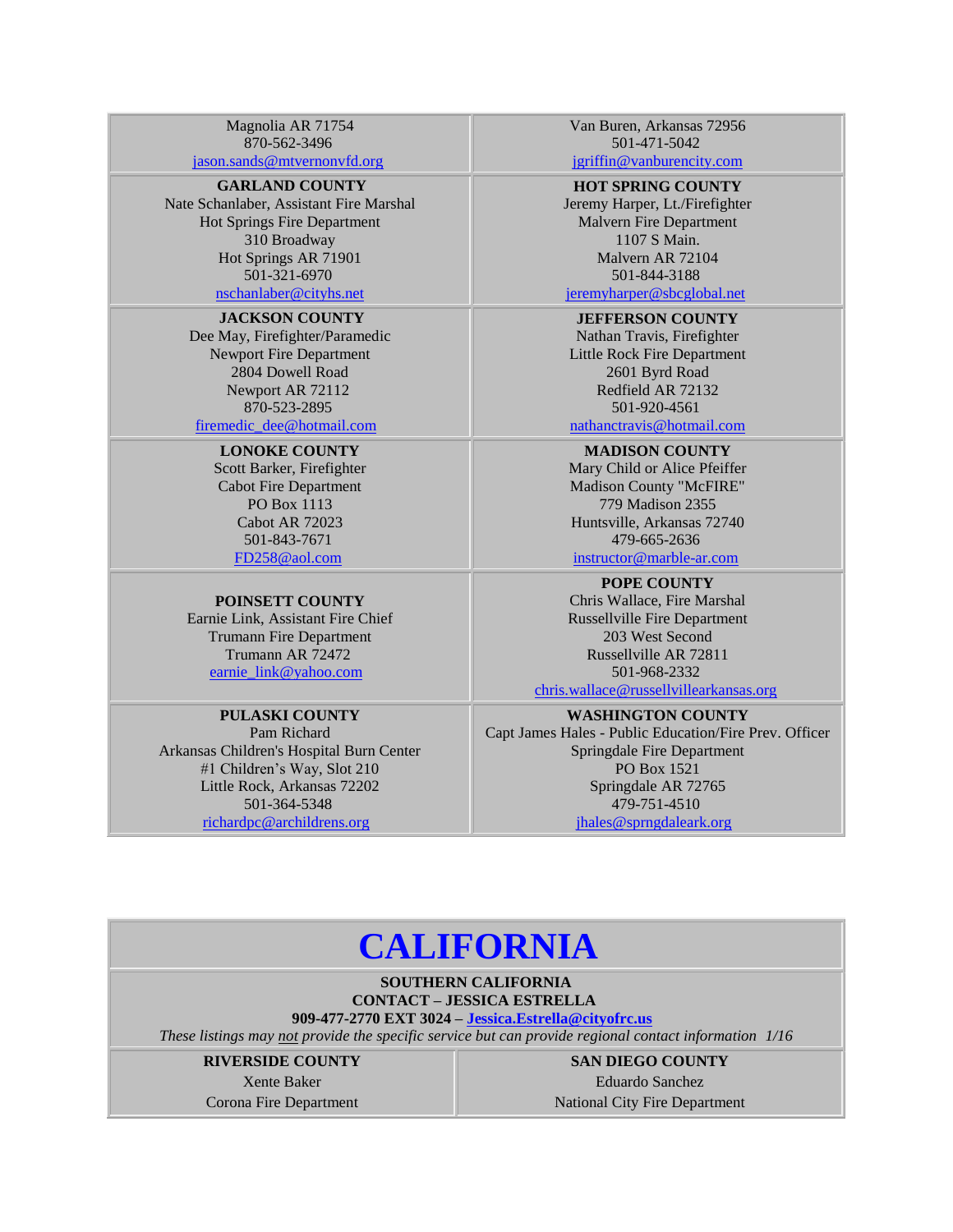735 Public Safety Way #201 Corona CA 92880 951-736-2257

[xente.baker@ci.corona.ca.us](mailto:xente.baker@ci.corona.ca.us)

#### **SAN BERNARDINO COUNTY**

Jessica Estrella Rancho Cucamonga Fire Protection District 10500 Civic Center Drive Rancho Cucamonga CA 91730 909-477-2770 ext 302[4](mailto:Kelley.Donaldson@cityofrc.us) [Jessica.estrella@cityofrc.us](mailto:Kelley.Donaldson@cityofrc.us)

#### **SAN BERNARDINO COUNTY**

Penni Overstreet-Murphy San Bernardino County Fire Department 620 South E Street San Bernardino CA 92415-0179 909-386-8400

[poverstreet-murphy@sbcfire.org](mailto:poverstreet-murphy@sbcfire.org) or [www.sbcfire.org](http://www.sbcfire.org/)

#### **KERN COUNTY**

Jeremy Kosick California City Fire Department 20890 Hacienda Boulevard California City CA 93505 760-808-7546 or 760-373-4841 [jkosick@calcityfire.us](mailto:jkosick@calcityfire.us) [http://www.stopfiresetting.org](http://www.stopfiresetting.org/)

1243 National City Boulevard National City CA 91950 619-336-4559

[esanchez@nationalcityca.gov](mailto:esanchez@nationalcityca.gov)

#### **SAN BERNARDINO COUNTY**

Ryan Dacko or Jim Powderly Chino Valley Fire District 14011 City Center Dr. Chino Hills CA 91709 Ryan - 909-315-8832 or Jim - 909-315-8833 [rdacko@chofire.org](mailto:rdacko@chofire.org) [jpowderly@chofire.org](mailto:jpowderly@chofire.org)

#### **SAN BERNARDINO COUNTY**

George L. Ray San Bernardino City Fire Department 200 E. 3<sup>rd</sup> Street San Bernardino CA 92410 909-880-2137 – cell 909-702-4671 or 909-437-4329 Ray Ge@sbcity.org

**SAN BERNARDINO, INYO, AND MONO COUNTIES** Cathey Mattingly CAL FIRE 3800 N. Sierra Way San Bernardino CA 92405 909-881-6927 or 909-486-9379 <Cathey.mattingly@fire.ca.gov>

#### **NORTHERN CALIFORNIA CONTACT – HILARY INGRAM 916-531-7226 or 916-739-8525 – [Hilary@ffburn.org](mailto:Hilary@ffburn.org)**

*These listings may not provide the specific service but can provide regional contact information 1/16*

#### **AMADOR – ELDORADO – SACRAMENTO**

**UNIT**

CAL FIRE – Amador – Eldorado – Sacramento Unit 2840 Mt. Danaher Road Camino CA 95709 530-647-5239

**ELK GROVE AND GALT**

Brittany Lemon and Matt Flint Cosumnes Fire Department 10573 Stockton Boulevard Elk Grove CA 95624 916-405-7114 or 916-405-7128 [BrittanyLemon@csdfire.com](mailto:BrittanyLemon@csdfire.com) or [MattFlint@csdfire.com](mailto:MattFlint@csdfire.com)

#### **IONE**

Deborah Mackey City of Ione Fire Department 600 Preston Avenue Ione CA 95640 209-256-4499 [dmackey@ione-ca.com](mailto:dmackey@ione-ca.com)

**MERCED**

Andrew Hathaway Merced City Fire Department 99 E.  $16<sup>th</sup>$  Street Merced CA 95340 209-385-6991 [Hathawaya@cityofmerced.org](mailto:Hathawaya@cityofmerced.org)

#### **MADERA-MARIPOSA-MERCED UNIT**

Fire Prevention Bureau CAL FIRE – Madera-Mariposa-Merced Unit 5366 Highway 49 N Mariposa CA 95338 209-966-3622

## **MOUNTAIN VIEW**

Matt Gundersen Mountain View Fire Department 500 Castro Street - 4th Floor Mountain View CA 94040 650-903-6820 or 650-903-6378 [matt.gundersen@mountainview.gov](matt.gundersen@mountainview.gov%20)

**PALO ALTO PLACER COUNTY**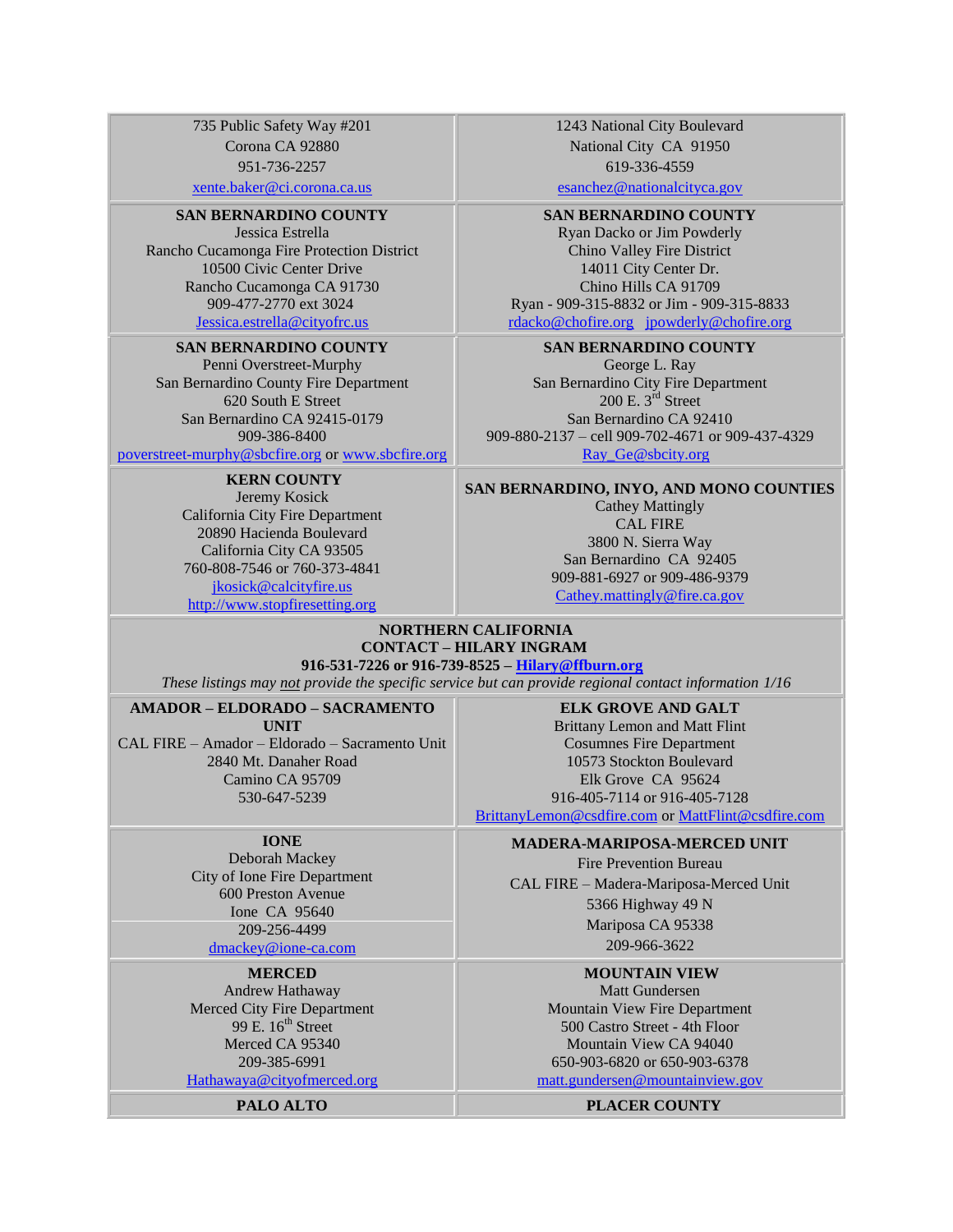Scott Woodfin Palo Alto Fire Department 285 Hamilton Avenue #280 Palo Alto CA 94301 650-329-2324

#### **SANTA CLARA COUNTY (serving Campbell, Cupertino, Los Altos, Los Altos Hills, Los Gatos, Monte Sereno, Saratoga)** Christie Moore or Gina Cali Santa Clara County Fire Department 14700 Winchester Boulevard Los Gatos CA 95032 408-378-4010

[Christie.moore@sccfd.org](mailto:Christie.moore@sccfd.org) - [gina.cali@sccfd.org](mailto:gina.cali@sccfd.org) [www.sccfd.org](http://www.sccfd.org/)

### **GREATER SACRAMENTO REGION AND SURROUNDING COUNTIES**

Hilary Ingram Firefighters Burn Institute Youth Firesetter Program 3101 Stockton Boulevard Sacramento CA 95820 916-531-7226 or 916-739-8525 [Hilary@ffburn.org](mailto:Hilary@ffburn.org)

<span id="page-3-0"></span>[www.firesetter.ffburn.org](http://www.firesetter.ffburn.org/)

Emily Richter – Fire and Environmental Safety Inspector Roseville Fire Department 401 Oak Street #402 Roseville CA 95678 916-774-5889 [erichter@roseville.ca.us](mailto:erichter@roseville.ca.us) 

#### **WEST SACRAMENTO**

James Brashear City of West Sacramento 2040 Lake Washington Boulevard West Sacramento CA 95691 916-617-4600 [jamesbr@cityofwestsacramento.org](mailto:jamesbr@cityofwestsacramento.org)

**Colorado**

## **Connecticut**

**Delaware**

<span id="page-3-3"></span><span id="page-3-2"></span><span id="page-3-1"></span>**District of Columbia**

**Florida**

**Georgia**

**Hawaii**

**Idaho**

**Illinois**

**Indiana**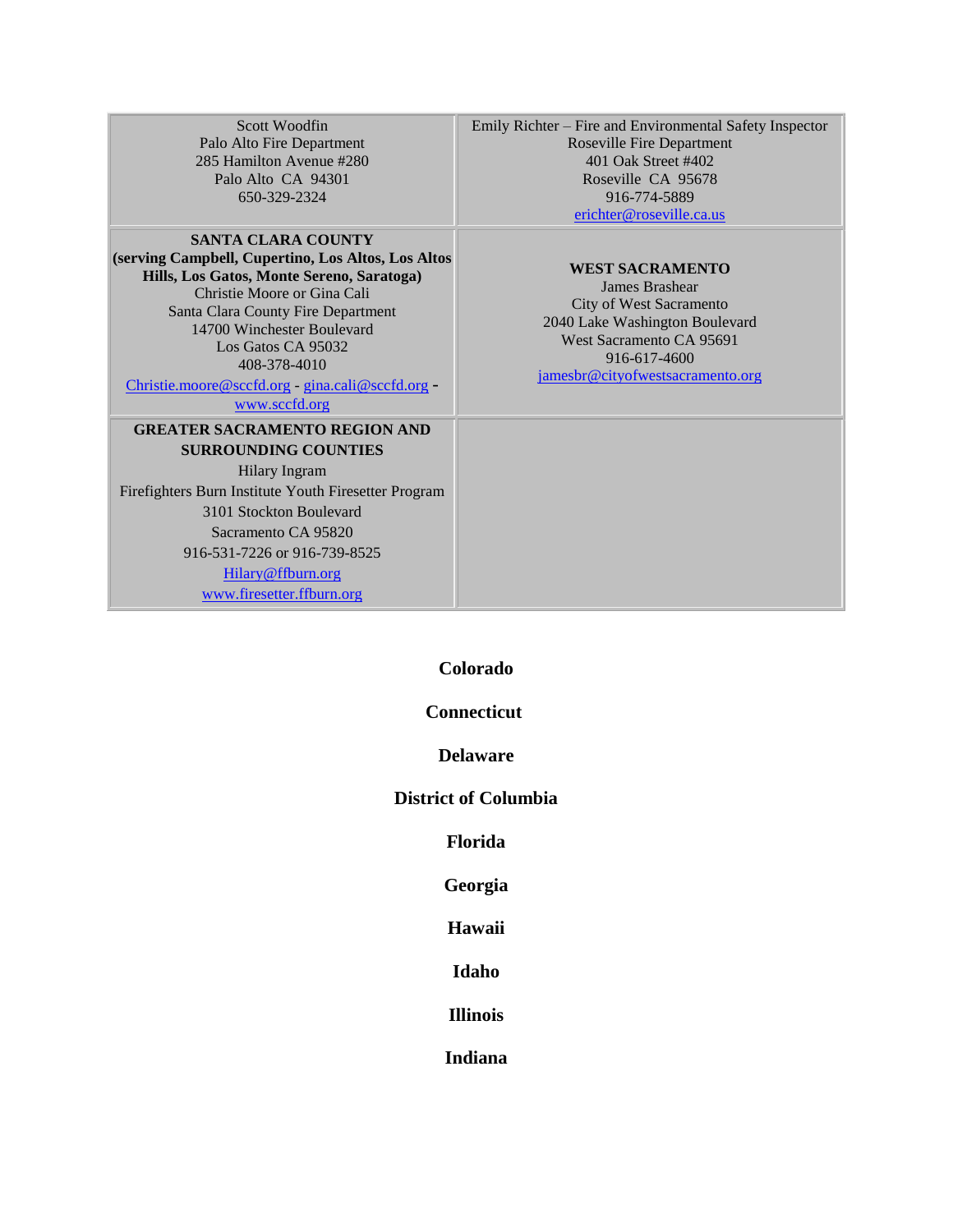## **IOWA**

### **CONTACT – BRENT SMITH**

**319-286-5200 - [B.Smith@cedar-rapids.org](mailto:B.Smith@cedar-rapids.org)** *These listings may not provide the specific service but can provide regional contact information. 7/15*

**REGION 1 – NORTHEAST IOWA** Jason Kayser, Fire Safety Specialist University of Northern Iowa Cedar Falls IA (319)-273-2004 [jason.kayser@uni.edu](mailto:jason.kayser@uni.edu)

#### **REGION 3 – NORTHWEST IOWA**

Mary Miller, Regional Coordinator (712) 369-0935 [mamiller@dps.state.ia.us](mailto:mamiller@dps.state.ia.us)

## **REGION 5 – SOUTH CENTRAL IOWA**

<span id="page-4-0"></span>Mike Whitsell, Fire Marshal/PIO West Des Moines Fire Department (515) 222-3437 [mike.whitsell@wdm.iowa.gov](mailto:mike.whitsell@wdm.iowa.gov)

### **REGION 2 – NORTH CENTRAL IOWA**

**REGION 4 – SOUTHWEST IOWA** John Bruce, Police Chief Red Oak, IA 712-370-0753 [bruce@redoakpolice.com](mailto:bruce@redoakpolice.com)

## **REGION 6 - CEDAR RAPIDS AREA**

Brent Smith, Fire Captain Cedar Rapids Fire Dept 319-286-5200 [b.smith@cedar-rapids.org](mailto:b.smith@cedar-rapids.org)

**[Kansas](#page-4-0)**

## **KENTUCKY**

### **CONTACT – CARRIE BOWLING 859-455-5718 – [bowlingc@lexingtonky.gov](mailto:bowlingc@lexingtonky.gov)**

<span id="page-4-1"></span>*These listings may not provide the specific service but can provide regional contact information. 7/15*

Captain Carrie Bowling Lexington Fire Department 859-455-5718 [bowlingc@lexingtonky.gov](mailto:bowlingc@lexingtonky.gov) **FORT CAMPBELL KENTUCKY/TENNESSEE** David Land, Assistant Chief Fort Campbell Fire & Emergency Services 270-798-7171

## **LOUISIANA**

**CONTACT – BOB CALLAHAN**

**318-949-9440 – [BCALLAHAN@BPFD1.ORG](mailto:BCALLAHAN@BPFD1.ORG)**

<span id="page-4-2"></span>*These listings may not provide the specific service but can provide regional contact information. 1/16*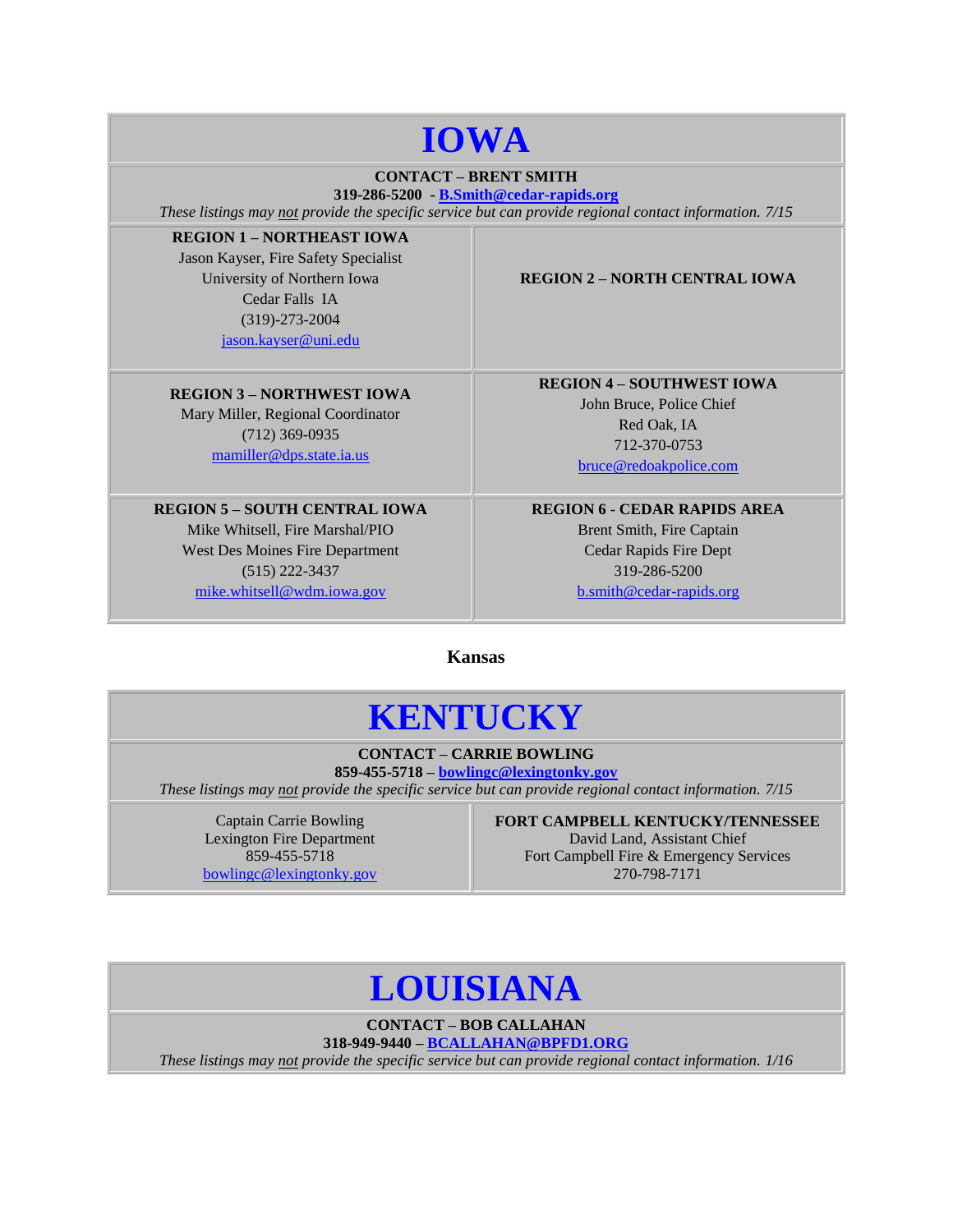#### **HAUGHTON**

Bob Callahan, Public Educator Bossier Parish Fire District #1 4494 Highway 80 Haughton LA 71037 318-949-9440 [bcallahan@bpfd1.org](mailto:bcallahan@bpfd1.org) 

## **DESOTO PARISH**

Dallas Niette, Director DeSoto Parish Fire Investigations 1107 Linwood Avenue Stonewall LA 71078 318-617-5618 [dallasniette@bellsouth.net](mailto:dallasniette@bellsouth.net)

#### **SHREVEPORT**

Pat Dyas – Chief of Fire Prevention Derrick T. Harris or Jeff Williams - Juvenile Firesetter Facilitators Shreveport Fire Department 505 Travis Street, Suite 505 Shreveport LA 71101 318-673-6740

**Maine**

**Maryland**

## **MASSACHUSETTS**

**CONTACT - LT. PAUL ZIPPER**

**978-273-7351- [Paul.Zipper@state.ma.us](mailto:Paul.Zipper@state.ma.us)** *These listings may not provide the specific service but can provide regional contact information. 1/16*

**BRISTOL AND LOWER PLYMOUTH COUNTY**

Lt. Bill Baraby Westport Fire Department 56 Hix Bridge Road Westport MA 02790 508-636-1110

[ffbaraby@westport-ma.gov](mailto:ffbaraby@westport-ma.gov) or<wbaraby@gmail.com>

**ESSEX COUNTY - LAWRENCE** Lt. Pat Delaney The Lawrence Fire School 65 Lowell Street Lawrence MA 01840

978-852-3634 [pdelaney@cityoflawrence.com](mailto:pdelaney@cityoflawrence.com)

#### **ESSEX COUNTY - MERRIMAC**

FF Michael McLeieer and Brandon Cox River Valley F.I.R.E. Program 16 East Main Street Merrimac MA 01860 Direct 978-346-4731 - Station 978-346-821[1](mailto:jim@ci.amesbury.ma.us) [michael.mcLeieer@merrimacfire.com](mailto:jim@ci.amesbury.ma.us)

**HAMPDEN COUNTY - WESTFIELD** Ray Neilsen Westfield JFIP 34 Broad Street Westfield MA 01085

**BRISTOL COUNTY - FAIRHAVEN** Eddie Freitas Fairhaven Fire Department 146 Washington Street Fairhaven MA 02719 508-997-2097

[eman1966@comcast.net](mailto:eman1966@comcast.net)

**ESSEX COUNTY - LYNN** Joseph Zukas Greater Lynn Jfire Safety Program 725 Western Avenue Lynn MA 01905 781-953-4555

[Joseph.zukas@gmail.com](mailto:Joseph.zukas@gmail.com)

**FRANKLIN & HAMPSHIRE COUNTY**

Loren Davine, Executive Director NoFIRES Inc. PO Box 241 Easthampton MA 01027 413-977-2673 [nofiresjfis@gmail.com](mailto:nofiresjfis@gmail.com)

**MIDDLESEX COUNTY – BELMONT** Captain Wayne Haley Belmont Fire Department – JFS Intervention Program 299 Trapelo Road Belmont MA 02478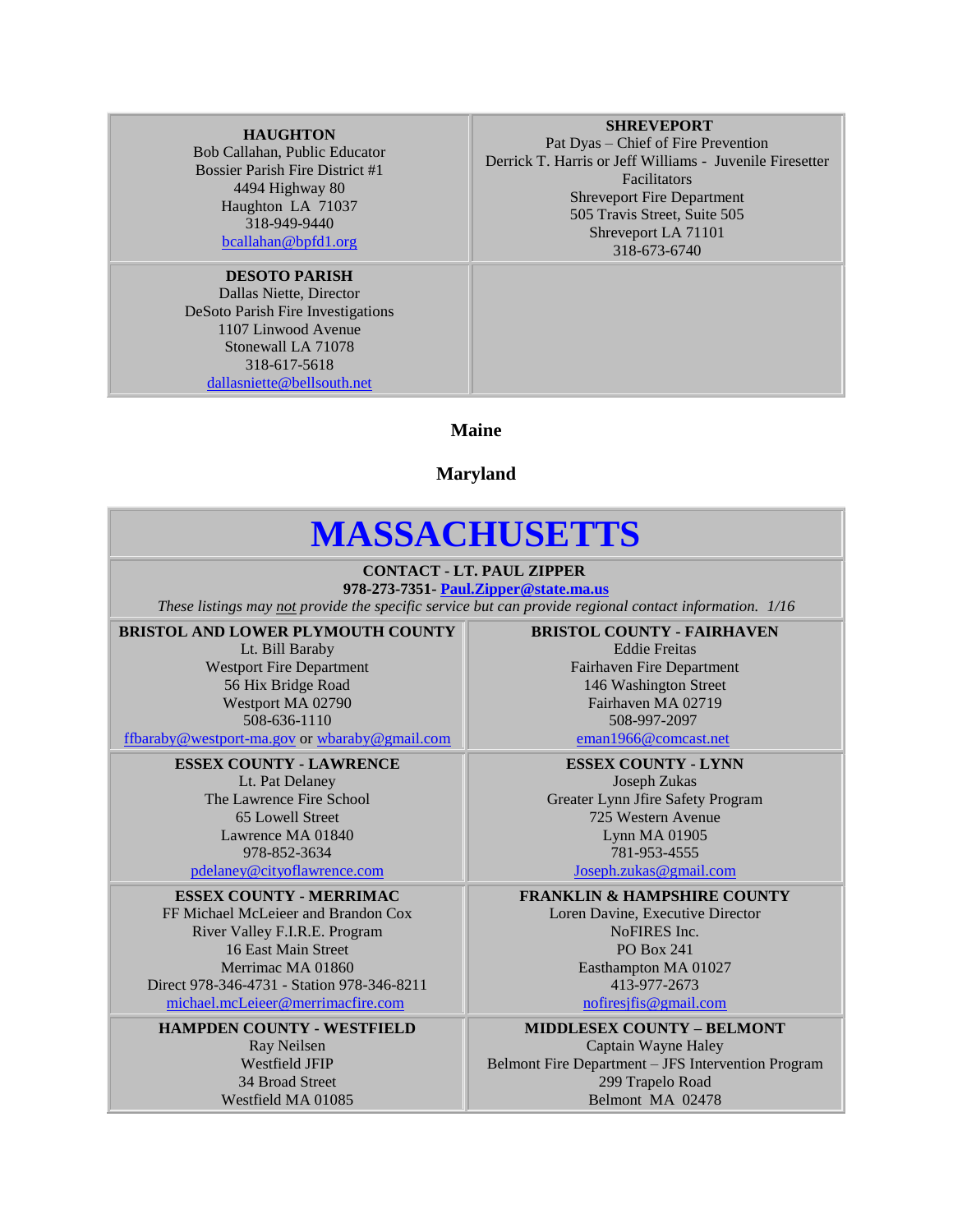413-572-6330 [neilsensafe@comcast.net](mailto:neilsensafe@comcast.net)

#### **MIDDLESEX COUNTY - CAMBRIDGE**

Captain Thomas Cahill Cambridge Fire Department - Fire Investigations 491 Broadway Cambridge MA 02138 617-349-9449 [tcahill@cambridgefire.org](mailto:tcahill@cambridgefire.org)

#### **MIDDLESEX COUNTY – WINCHESTER**

Captain Rick Tustin Winchester Fire Department 32 Mt. Vernon Street Winchester MA 01890 781-729-1801 x206 [rtustin@winchester.us](mailto:rtustin@winchester.us)

#### **PLYMOUTH COUNTY**

Elena Cheverie - Program Coordinator 149 First Parish Road Scituate MA 02066 781-826-545-8748 - cell 617-319-936[1](mailto:Bstone@hanoverfiredept.com) [emcheverie@verizon.net](mailto:Bstone@hanoverfiredept.com)

#### **WORCESTER COUNTY - STURBRIDGE**

Captain John Marinelli Sturbridge Fire Department Sturbridge MA 01566 508-347-2525 <John.marinelli@sturbridgefd.com>

## **CLINICIANS AND OTHER RESOURCES**

Therapeutic Counseling Kathleen Ann Sirois, LMHC 284 Washington Street Salem MA 01970 978-745-0078 - cell 617-680-5768 [astep4ward@aol.com](mailto:astep4ward@aol.com)

### **CLINICIANS AND OTHER RESOURCES**

Tina Adams, Ph.D. Clinical and Forensic Psychologist 413-245-148[7](mailto:wsfdgreen@comcast.net) [tadams114@gmail.com](mailto:wsfdgreen@comcast.net)

### **CLINICIANS AND OTHER RESOURCES**

Tom Drooger Stevens Treatment Program 24 Main Street Swansea MA 02777 508-679-0183 [tdrooger@stevensprograms.org](mailto:tdrooger@stevensprograms.org)

617-484-3473 x283 [whaley@belmont-ma.gov](mailto:whaley@belmont-ma.gov)

#### **MIDDLESEX COUNTY – LOWELL**

Firefighter Russ Fisette Lowell Fire Department 518 Chandler Street Tewksbury MA 01876 978-808-3907

## [rfisette@glfep.com](rfisette@glfep.com%20)

**NORFOLK COUNTY** FIRESENSE Program Justin Meyers 45 Shawmut Road Canton MA 02021 781-830-4892

[Justin.meyers@state.ma.us](mailto:Justin.meyers@state.ma.us)

**SUFFOLK COUNTY - BOSTON**

Inspectors - Eugenio Dudley / Patricia Donovan Boston FIRESENSE - Boston Fire Department 920 Massachusetts Avenue Boston MA 02119 617-343-3324 [Eugenio.Dudley@boston.gov](mailto:Eugenio.Dudley@boston.gov) or

[Patricia.Donovan@boston.gov](Patricia.Donovan@boston.gov%20)

## **WORCESTER COUNTY - WORCESTER**

Lenore Rust Y.O.U., INC 172 Lincoln St Worcester MA 01605 508-770-0511 x11[1](mailto:Johnsonl@youinc.org) [RustL@youinc.org](mailto:Johnsonl@youinc.org)

#### **CLINICIANS AND OTHER RESOURCES** Nancy Yen, LMFT Brandon School Residential Treatment Center 27 Winter Street Natick MA 01760

508-655-640[0](mailto:nyen@brandonschool.org) [nyen@brandonschool.org](mailto:nyen@brandonschool.org)

**CLINIICIANS AND OTHER RESOURCES**

Lori Dunleavy, LMHC Reflections Behavioral Counseling 222 Main Street Southbridge MA 01550 508-764-2758

[ldunleavy@yahoo.com](ldunleavy@yahoo.com%20)

### **CLINICIANS AND OTHER RESOURCES**

Kristin Vander Els, Director of Admissions Germaine Lawrence School (girls) 18 Claremont Avenue Arlington MA 02476 781-648-6200 ext. 127 [Kristin.vanderels@youthvillages.org](mailto:Kristin.vanderels@youthvillages.org)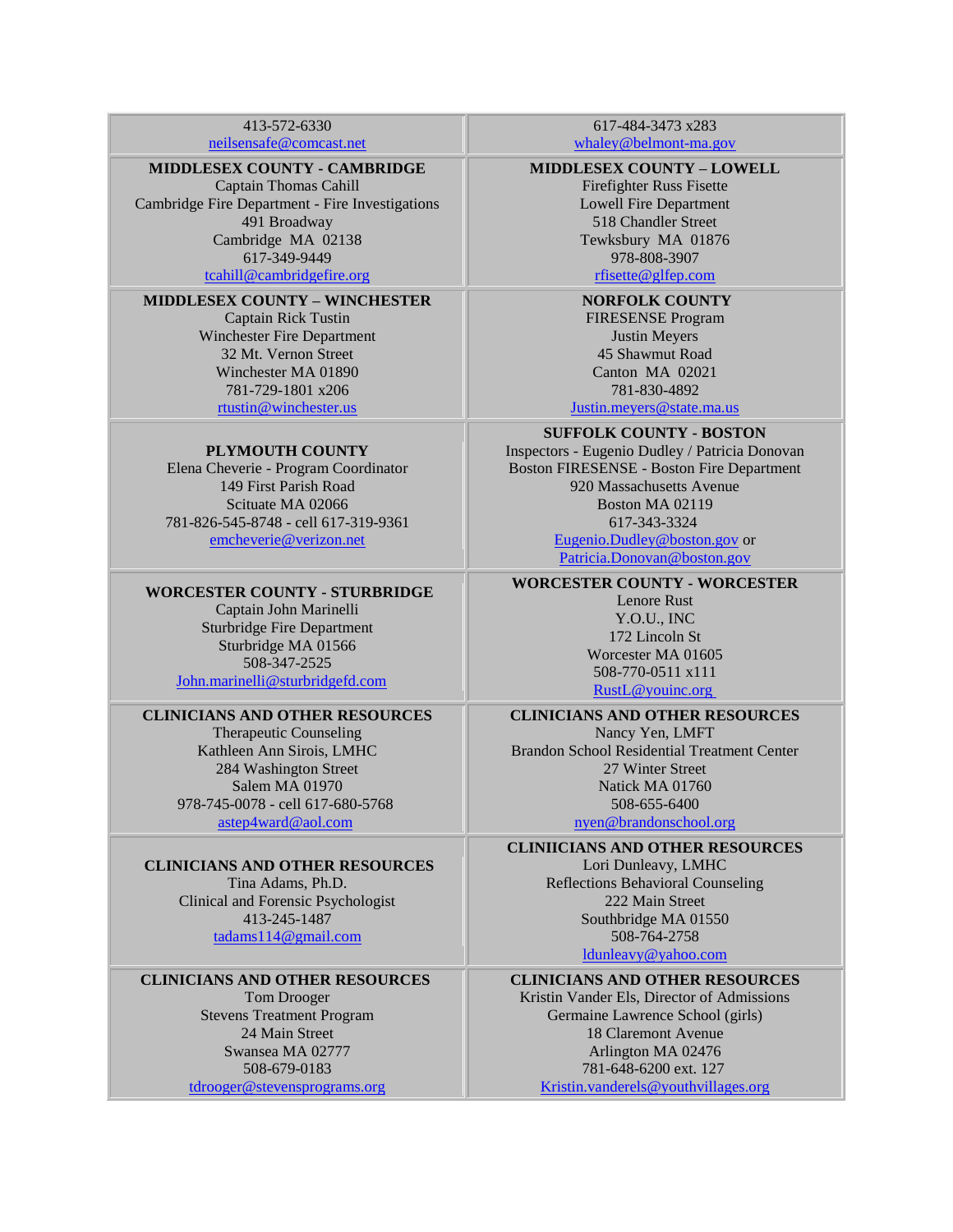#### **CLINICIANS AND OTHER RESOURCES**

Specialized Counseling Services LLC Daniel M. Pilachowski, MSW, LICSW 380 Union Street, Suite 116 West Springfield MA 01089 413-731-5582 - cell 413-237-3127 [dpills@aol.com](dpills@aol.com%20)

#### **CLINICIANS AND OTHER RESOURCES**

MA Property Insurance Underwriting Association Ron Meehan MPIUA Consultant Two Center Plaza Boston MA 02108 508-326-2047 [rmobca@verizon.net](mailto:rmobca@verizon.net)

### **CLINICIANS AND OTHER RESOURCES**

Firepsych Inc. Dr. Robert Stadolnik 107 Meeting House Road Norfolk MA 02056 781-762-8815 [firepsych@comcast.net](mailto:firepsych@comcast.net)

## **MICHIGAN**

#### **CONTACT - MICHAEL MCLEIEER**

**269-978-4400 ext. 3340 - fax 269-327-4353- [michael.mcleieer@escapeinc.org](mailto:michael.mcleieer@escapeinc.org)** *These listings may not provide the specific service but can provide regional contact information. 1/16*

**CASS COUNTY**

Captain Michael Mattix Dowagiac Dept of Public Safety Fire Rescue Division 302 Wolf Street Dowagiac MI 49047 269-782-9563 [mmattix@dowagiac.org](mailto:mmattix@dowagiac.org)

#### **GRAND TRAVERSE COUNTY**

Keith Fritz Traverse City Fire Department 500 West Front Street Traverse City MI 49684 231-922-4930 [kfritz@tcfire.org](mailto:kfritz@tcfire.org)

## **KALAMAZOO COUNTY**

Michael McLeieer E.S.C.A.P.E Inc.- Great Lakes Firesetter Intervention Program PO Box 2977 Kalamazoo MI 49003-2977 269-978-4400 x3340 - fax 269-327-435[3](mailto:michael.mcleieer@escapeinc.org) [michael.mcleieer@escapeinc.org](mailto:michael.mcleieer@escapeinc.org)

#### **KENT COUNTY**

Deputy Chief Peg Felix West Michigan FIREMatch 38 LaGrave SE Grand Rapids MI 49503

**EATON COUNTY** Lt. Michael McLeieer Olivet Fire Rescue 117 East Street Olivet MI 49076 269-217-9739 – cell 269-492-3340 direct

[Michael.mcleieer@olivetfire.org](mailto:olivetfire@cablespeed.com)

**JACKSON COUNTY** Doug Evert Summit Fire Department 2121 Ferguson Road Jackson MI 49203 517-788-4115 [captdoug69@hotmail.com](mailto:captdoug69@hotmail.com)

#### **KALAMAZOO COUNTY**

Todd Kowalski Kalamazoo Township Fire Department 1720 Riverview Drive Kalamazoo MI 49004 269-381-8080 ext 115 [TCKowalski@ktwp.org](mailto:TCKowalski@ktwp.org)

#### **LAPEER COUNTY**

Chris Jadach, Fire Inspector Lapeer City Fire & Rescue 2300 W. Genesee Lapeer MI 48446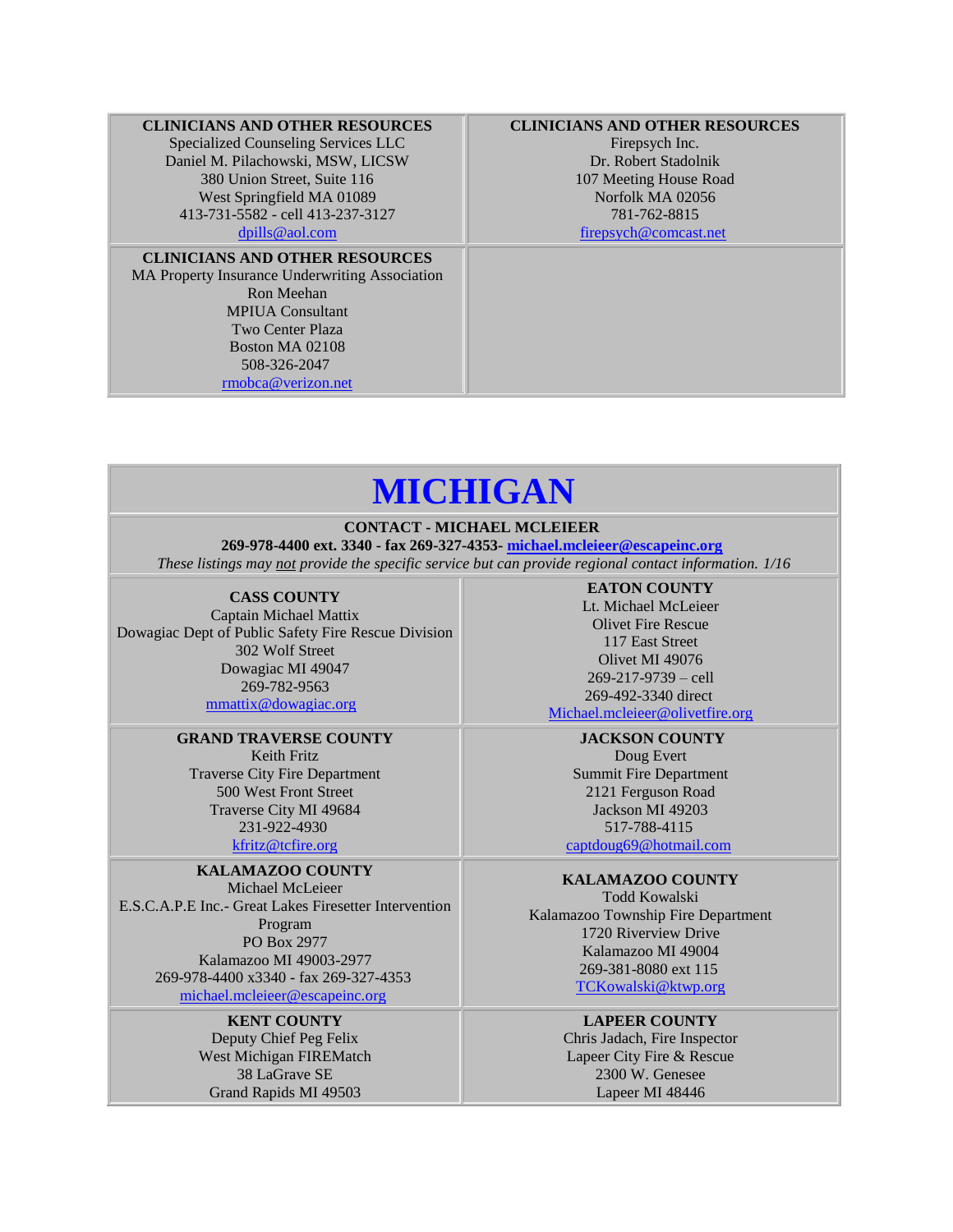616-245-8186 West Michigan FireMatch Program 866-314-1116

**MACOMB COUNTY**

Jason Groth Harrison Township Fire Department 39460 Jefferson Avenue Harrison Township MI 48045 586-466-1450

[jgroth@harrisontownshipfire.org](mailto:jgroth@harrisontownshipfire.org)

**WAYNE COUNTY** John Hager City of Taylor Fire Department 23345 Goddard Road Taylor MI 48180

734-374-1358 [jhager@ci.taylor.mi.us](mailto:jhager@ci.taylor.mi.us) **Michigan Arson Prevention Committee**

Patrick Riney, Executive Director PO BOX 86 Detroit MI 48231-0086 313-877-7027 [ExecDir\\_MAPC@comcast.net](mailto:jameslabuhn@comcast.net) or [www.miarsonprevention.org](http://www.miarsonprevention.org/)

810-664-0833 [cjadach@ci.lapeer.mi.us](mailto::cjadach@ci.lapeer.mi.us)

**WAYNE COUNTY** Rick Abraham Plymouth County Fire Department 313-706-170[0](mailto:rabraham@plymouthtwp.org) [rabraham@plymouthtwp.org](mailto:rabraham@plymouthtwp.org)

**University of Michigan Trauma Burn Center** Karla Klas 1500 E. Medical Center Drive Ann Arbor MI 48109-0033 734-232-381[5](mailto:kahrns@med.umich.edu) [kahrns@med.umich.edu](mailto:kahrns@med.umich.edu) <http://traumaburn.org/prevention/stratighttalk/index.shtml>

## **MINNESOTA**

## **CONTACT – KATHI OSMONSON**

**651-201-7220 – [kathi.osmonson@state.mn.us](mailto:kathi.osmonson@state.mn.us) Youth Firesetting Helpline 1-800-500-8897** *These listings may not provide the specific service but can provide regional contact information. 1/16*

| Justin Sherwood                      | Chad Strangeland                   |
|--------------------------------------|------------------------------------|
| 218-751-8001                         | 218-299-5433                       |
| jsherwood@ci.bemidgi.mn.us           | Chad.Strangeland@ci.moorhead.mn.us |
| William Vanderplaats                 | <b>Bryan Fagerstrom</b>            |
| 507-215-1616                         | 218-362-5965                       |
| plaats@iw.net                        | bfagerstrom@ci.hibbing.mn.us       |
| Corey Zeien                          | Mike Johnson                       |
| 218-821-7773                         | 507-465-0513                       |
| coreymissy@hotmail.com               | Mike.Johnson@ci.owatonna.mn.us     |
| <b>Nick House</b>                    | Sarah Mann                         |
| 763-767-6565 ext 281                 | 612-655-8585                       |
| nhouse @coonrapidsmn.gov             | Smann2@maplegrovemn.gov            |
| Kip LaMotte                          | <b>Andrew Hamlin</b>               |
| 651-775-4367                         | 651-308-1946                       |
| <u>Kip.LaMotte@newbrightonmn.gov</u> | Andrew.Hamlin@burnsvillemn.gov     |
|                                      |                                    |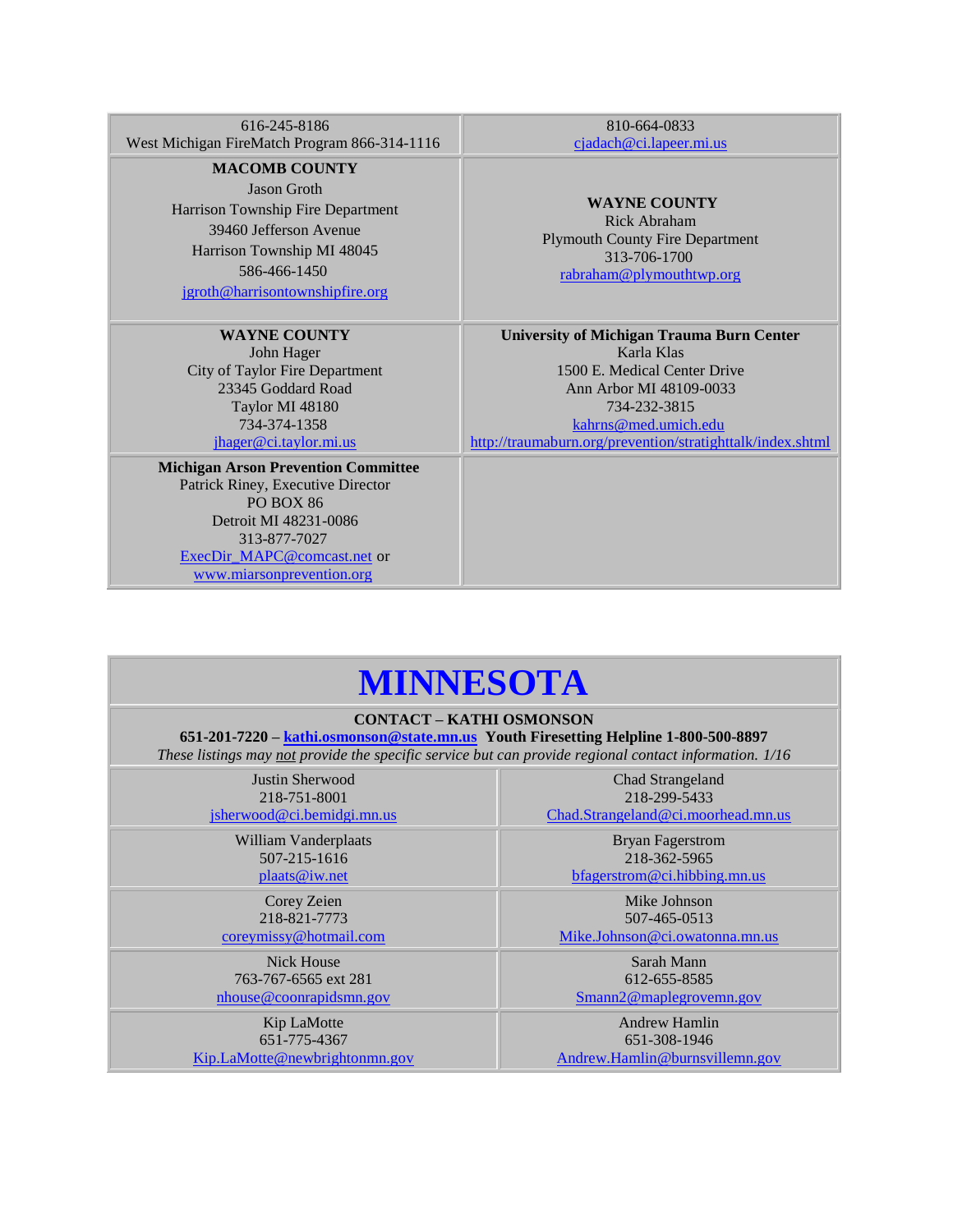

**Mississippi**

**Missouri**

**Montana**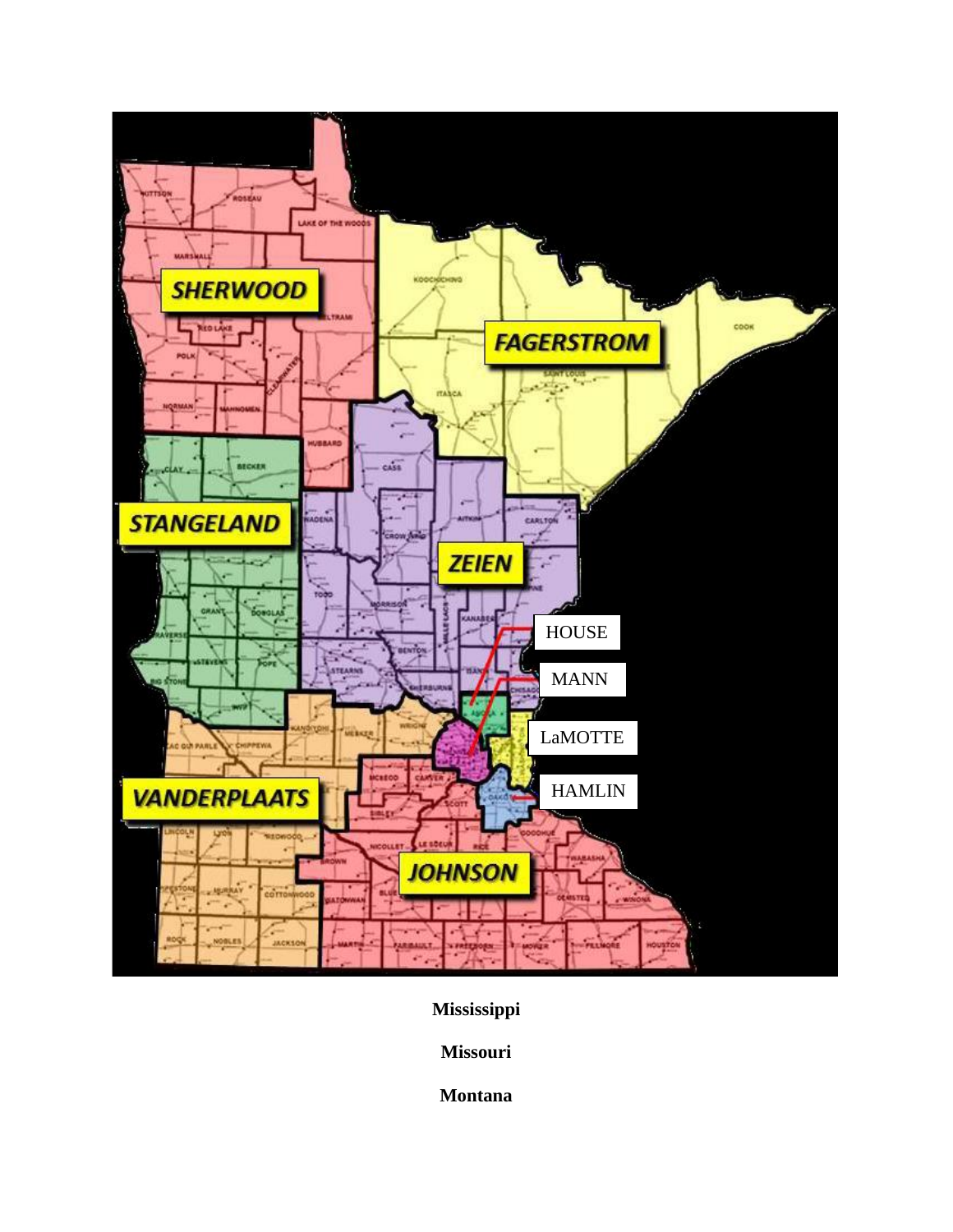**Nebraska**

**Nevada**

## **NEW HAMPSHIRE**

## **CONTACT – JOYCE POLLINGER**

**603-485-4171 – [joyce\\_pollinger@comcast.net](mailto:joyce_pollinger@comcast.net)**

<span id="page-10-0"></span>*These listings may not provide the specific service but can provide regional contact information. 1/16*

#### **BELMONT**

Kelly Marsh, Firefighter/Paramedic 14 Gilmanton Road Belmont NH 03220 603-267-8333 [kmarsh@belmontnh.org](mailto:kmarsh@belmontnh.org)

### **CAPITOL AREA**

Manchester Fire Prevention FireSafe Intervention 100 Merrimac Street Manchester NH 603-669-2256

#### **MERRIMACK COUNTY**

Lynn Haskell, Program Manager Merrimack County Juvenile Diversion Program 82 Elkins Street Franklin NH 03235 603-934-1015 [mcyd@myfairpoint.net](mailto:mcyd@myfairpoint.net)

#### **SOUTHERN NEW HAMPSHIRE**

Syndi Bautista Nashua Fire Marshal's Office 177 Lake Street Nashua, NH 03060 Syndi – 603-589-3464 [BautistaC@nashuanh.gov](mailto:BautistaC@nashuanh.gov)

**CAPITOL AREA** Allenstown Joyce Pollinger Pine Haven Boys Center 133 River Road Allenstown NH 603-485-7141

[Joyce\\_pollinger@comcast.net](mailto:Joyce_pollinger@comcast.net)

**HUDSON** Joseph Triolo Hudson Fire Prevention 12 School Street Hudson NH 03051 603-886-6021 [jtriolo@hudsonnh.gov](mailto:jtriolo@hudsonnh.gov)

#### **MERRIMACK COUNTY**

Jessica Klingerman, Program Assistant Merrimack County Juvenile Diversion Program 4 Court Street, Second Floor Concord NH 03301 603-225-5445 x109 [jklingerman@mchumanservices.net](mailto:jklingerman@mchumanservices.net)

## **NEW JERSEY**

**CONTACT – CHARLES LAVIN**

## **JUVENILE FIRESETTER HOTLINE 609) 633-9722 – [Charles.Lavin@dca.nj.gov](mailto:Charles.Lavin@dca.nj.gov)**

*These listings may not provide the specific service but can provide regional contact information. 1/16*

**ATLANTIC COUNTY** Atlantic County Fire Stoppers Captain Lionel Fonville

**BERGEN COUNTY** Juvenile Fire Prevention Program Ashley Czesak, Program Manager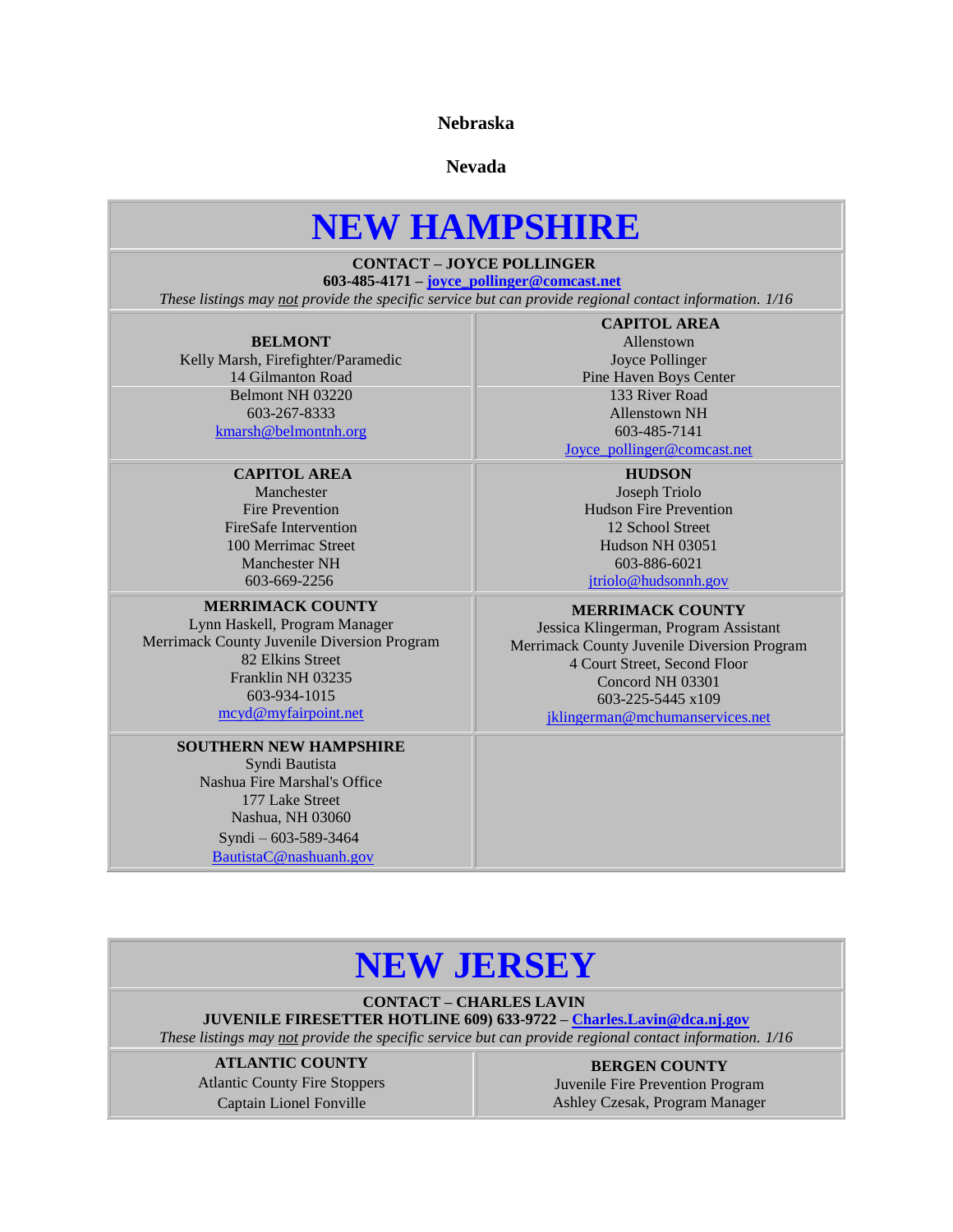Atlantic City Fire Department 2715 Atlantic Avenue - 1<sup>st</sup> Floor, Room 111 Atlantic City, NJ 08401 609-347-5595 [lfonville@cityofatlanticcity.org](mailto:lfonville@cityofatlanticcity.org)

#### **BURLINGTON COUNTY**

Burlington County Phoenix Program Bob Carr - Fire Marshal 49 Rancocoas Road - PO Box 6000 Mt. Hollly NJ 08060 609-702-7158 ext 3952 <bcarr@co.burlington.nj.us>

#### **CAPE MAY COUNTY**

Cape May County FireWatch Conrad Johnson – County Fire Marshal 4 Moore Road – DN306 Cape May Court House NJ 08210 609-465-2570 [cjohnson@co.cape-may.nj.us](mailto:asbeers@comcast.net)

> **ESSEX COUNTY** Saint Barnabas Medical Center Old Short Hills Road Livingston NJ 07039 973-322-5682

#### **HUDSON COUNTY**

Hudson County Fire Watch Jesselly De La Cruz, LCSW & Jacqueline Martin, MA Project Impact – Care Point Health Hoboken University Medical Center  $5063<sup>rd</sup>$  Street Hoboken NJ 07030 201-792-8200 or 201-792-8049

[jacqueline.martin@carepointhealth.org](mailto:bcquidor@nhrfr.org)

#### **MIDDLESEX COUNTY**

Middlesex County FireWatch Cathy Kriskowski Middlesex County Administration Building, JFK Square 75 Bayard Street 5th Floor New Brunswick NJ 08901 732-745-4049 or 732-745-4313 [cathy.kriskowski@co.middlesex.nj.us](mailto:cathy.kriskowski@co.middlesex.nj.us)

#### **MORRIS COUNTY**

Morris County Department of Human Services Jessica Filosa-Mondino, Juvenile Justice Coordinator Box 900 Morristown NJ 07963-0900 973-285-6850 [jmondino@co.morris.nj.us](mailto:kboralsky@co.morris.nj.us)

Care Plus NJ Inc. 17-07 Romaine Street Fair Lawn NJ 07410 201-797-2660 ext. 144 [ashleyla@careplusnj.org](mailto:LauraL@careplusnj.org)

#### **CAMDEN COUNTY**

Camden County Fire Watch Tammy DeLucca 1100 Marlkress Road Cherry Hill NJ 08003 856-795-9805 x133[3](mailto:arbraig@comcast.net) [tdelucca@chfd.org](mailto:arbraig@comcast.net) 

**CUMBERLAND COUNTY**

Lt. Tony Saltar Vineland Fire Department 110 North Fourth Street Vineland NJ 08360 856-297-3298

[TSaltar@vinelandcity.org](mailto:TSaltar@vinelandcity.org)

**GLOUCESTER COUNTY** Gloucester County Fire Marshal's Office Edward Johnson – County Fire Marshal 212 County House Road Clarksboro, NJ 08020 856-307-7137 [ejjohnson@co.gloucester.nj.us](mailto:ejjohnson@co.gloucester.nj.us)

**MERCER COUNTY**

Mercer County Department of Human Services Robert Taylor – Division of Youth Services McDade Administration Building 640 South Broad Street PO Box 8068 Trenton NJ 08650 609-278-4845 [rtaylor@mercercounty.org](mailto:joanne.morris@co.middlesex.nj.us)

#### **MONMOUTH COUNTY**

Monmouth County Juvenile Fire Prevention Henry A. Stryker III, County Fire Marshal 1027 Route 33 East Freehold NJ 07728-0998 732-683-8856 [Henry.Stryker@co.monmouth.nj.us](mailto:Henry.Stryker@co.monmouth.nj.us)

#### **OCEAN COUNTY**

Ocean County FireWatch Bob Yaiser - Dover Toms River Fire Prevention Bureau 33 Washington Street Toms River NJ 08753 732-240-5153 [ryaiser@comcast.net](mailto:ryaiser@comcast.net)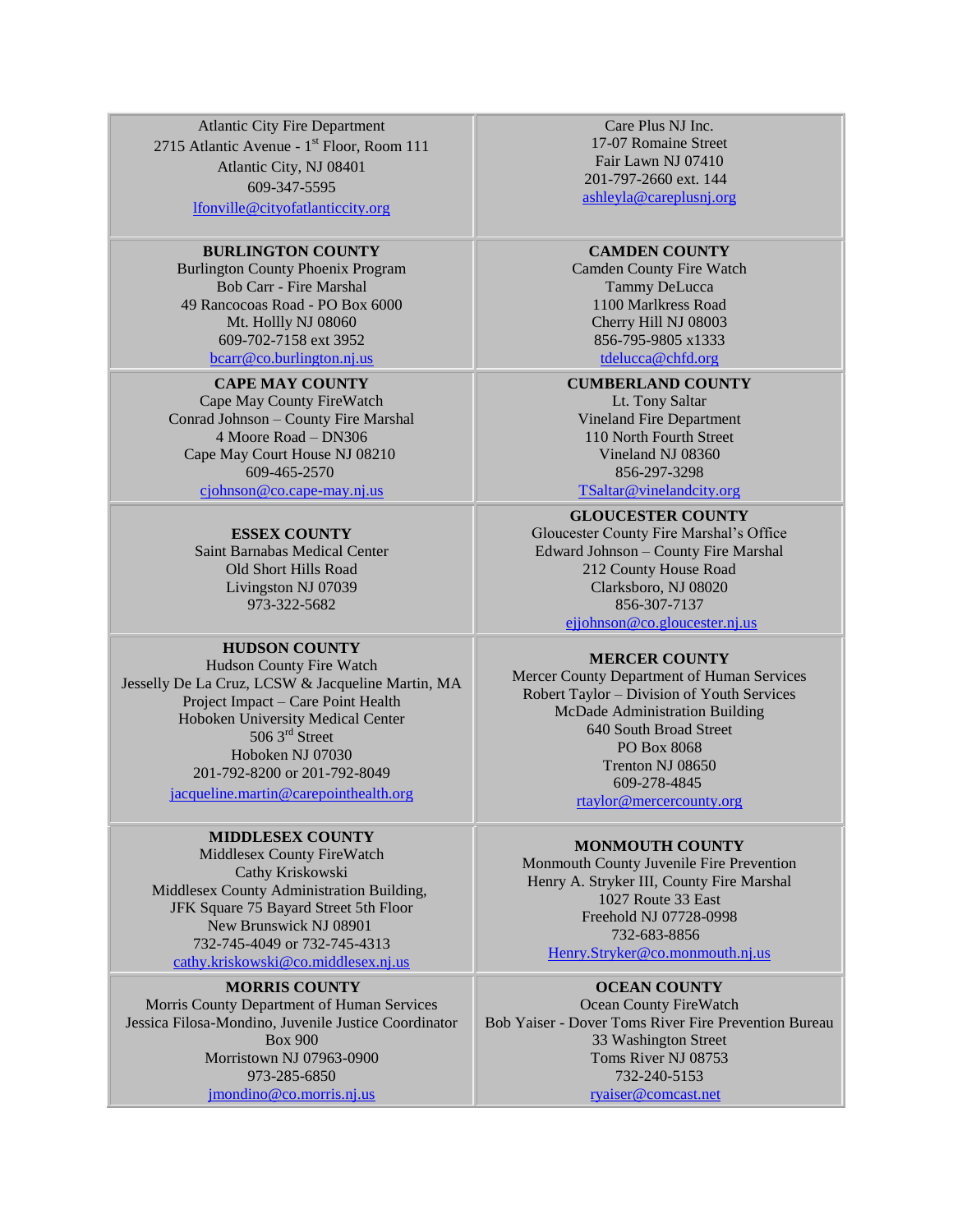#### **PASSAIC COUNTY**

Passaic County Fire Prevention Association Robert Westdyk – Bloomingdale Fire Prevention 190 Union Avenue Bloomingdale NJ 07403 973-997-5474 [bfprevention@optonline.net](mailto:bfprevention@optonline.net)

**SOMERSET COUNTY** Somerset County Department of Human Services Monica Mulligan PO Box 3000 Somerville NJ 0887[6-1262](mailto:pearce@co.somerset.nj.us) 908-704-6326 [mulliga@co.somerset.nj.us](mailto:pearce@co.somerset.nj.us)

 **UNION COUNTY** Union County Juvenile Firesetter Program Ashley Czesak, Program Manager Care Plus NJ, Inc. 17-07 Romaine Street Fair Lawn NJ 07410 201-797-2660 ext144 [ashleyla@careplusnj.org](mailto:ashleyla@careplusnj.org)

#### **SALEM COUNTY**

Gloucester County Fire Marshal's Office Edward Johnson – County Fire Marshal 212 County House Road Clarksboro, NJ 08020 856-307-7137

[ejjohnson@co.gloucester.nj.us](mailto:ejjohnson@co.gloucester.nj.us)

**SUSSEX COUNTY** Sussex County FireWatch Joseph C. Inga - Sussex County Fire Marshal's Office 135 Morris Turnpike Newton NJ 07860 973-579-0380 ext 2203 [jinga@sussexcountysheriff.com](mailto:tdavis@cablevision.com)

**WARREN COUNTY**

Warren County Juvenile Firesetter Program Joe Lake - Warren County Fire Marshal's Office 1024 Route 57 Washington NJ 07882 908-835-2066 [jlake@co.warren.nj.us](mailto:jlake@co.warren.nj.us)

**New Mexico**

## **NEW YORK**

## **CONTACT – WILLIAM McGOVERN**

**(518) 474-6746 – [william.mcgovern@dhses.ny.gov](mailto:william.mcgovern@dhses.ny.gov)** *These listings may not provide the specific service but can provide regional contact information. 1/16*

#### **ALBANY COUNTY**

Albany County JFIP 58 Verda Avenue Voorheesville NY 12186 518-720-8028

#### **BROOME COUNTY**

Village of Johnson City Fire Department 270 Floral Avenue Johnson City, NY 13790 607-729-0428 (B) - 607-729-2187 (F)

#### **COLUMBIA COUNTY**

Columbia County Fire Coordinator 610 State Street Hudson, NY 12534 518-828-4114 (B) - 518-851-9000 (F)

**BROOME COUNTY** Broome County Bureau of Fire Investigation 153 Lt Vanwinkle Dr. Binghamton, NY 13905 607-757-9858

#### **CHEMUNG COUNTY**

City of Elmira Fire Department 101-109 West Second Street Elmira, NY 14901 607-737-5700

#### **DUTCHESS COUNTY**

Operation Kids 392 Creek Road Poughkeepsie, NY 12601 845-797-2005 (B) - 845-486-6322 (F)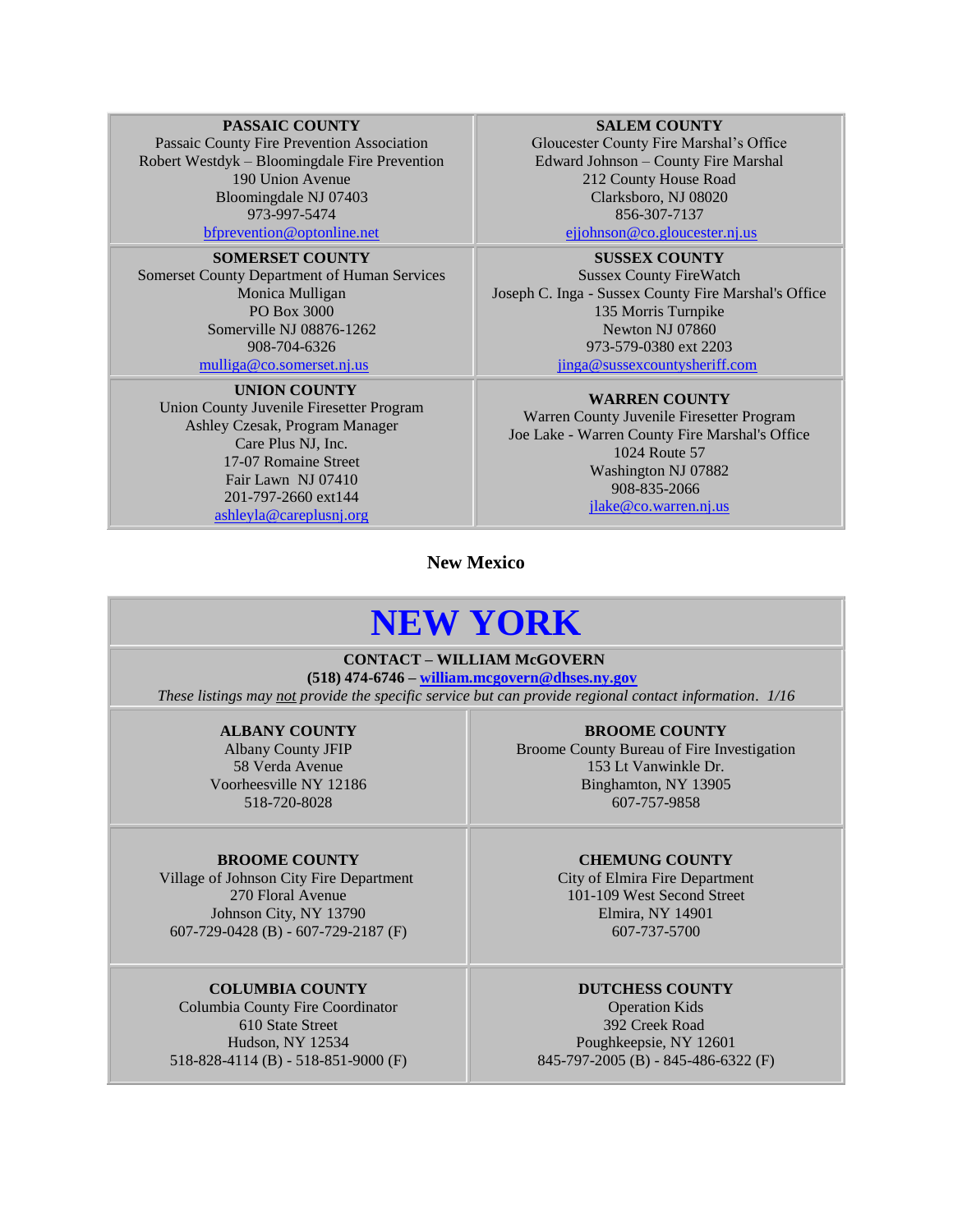#### **ERIE COUNTY**

City of Buffalo Fire Department Bureau of Fire Investigation 155 Ohio Street Buffalo, NY 14204 716-851-4515 (B) - 716-851-5649 (F)

**JEFFERSON COUNTY** City of Watertown Fire Department 224 South Massey Street Watertown, NY 13601 315-785-7800 (B) - 315-785-7821 (F)

**MONROE COUNTY** City of Rochester Fire Department 185 Exchange Boulevard, Suite 470 Rochester, NY 14614 585-428-3698

**NEW YORK CITY** J. F. I. P. 16 Hooper St. Brooklyn, NY 11211 718-722-3600 (B) - 718-722-3608 (F)

### **ONEIDA COUNTY**

Oneida County Emergency Services 120 Base Road Oriskany, New York 13424 315.765.2527 (B) 315.765.2529 (F)

**ONONDAGA COUNTY** Project Concern 407 South State Street Syracuse, NY 13215 315-435-3088 (B) - 315-435-3054 (F)

#### **ROCKLAND COUNTY**

Rockland County Sheriff's Office 55 New Hempstead Road New City NY 10956 845-638-5578 - fax 845-638-5434

**SCHENECTADY COUNTY** City of Schenectady Fire Department 360 Veeder Ave. Schenectady, NY 12305 518-382-5141 (B) - 518-346-1607 (F)

#### **GENESEE COUNTY**

City of Batavia Fire Department 18 Evans Street Batavia, NY 14020 585-345-6375 (B) - 585-343-5639 (F)

#### **MONROE COUNTY**

Monroe County Fire Coordinator 1190 Scottsville Road Ste. 203 Rochester, NY 14620 585-279-4050 (B) - 585-279-4167 (F)

#### **NASSAU COUNTY**

Nassau County Fire Marshal 899 Jerusalem Avenue Uniondale, NY 11553-0128 516-572-1090

#### **NEW YORK CITY**

Bureau of Fire Investigation 9 Metro Tech Center Brooklyn, NY 11201 718-999-2117

#### **ONEIDA COUNTY**

City of Rome Fire Department 158 Black River Boulevard Rome, NY 13440 315-339-7784 (B) - 315-330-1561 (F)

#### **ONONDAGA COUNTY**

City of Syracuse Fire Department 511 South State Street Syracuse, NY 13202 315-473-5525 (B) - 315-422-7766 (F)

#### **RENSSELAER COUNTY**

Rensselaer County Fire Coordinator 4000 Main Street Troy, NY 12181 518-270-4160 (B) - 518-270-4164 (F)

**SARATOGA COUNTY** City of Saratoga Springs Fire Department 60 Lake Avenue Saratoga Springs, NY 12866 518-587-3599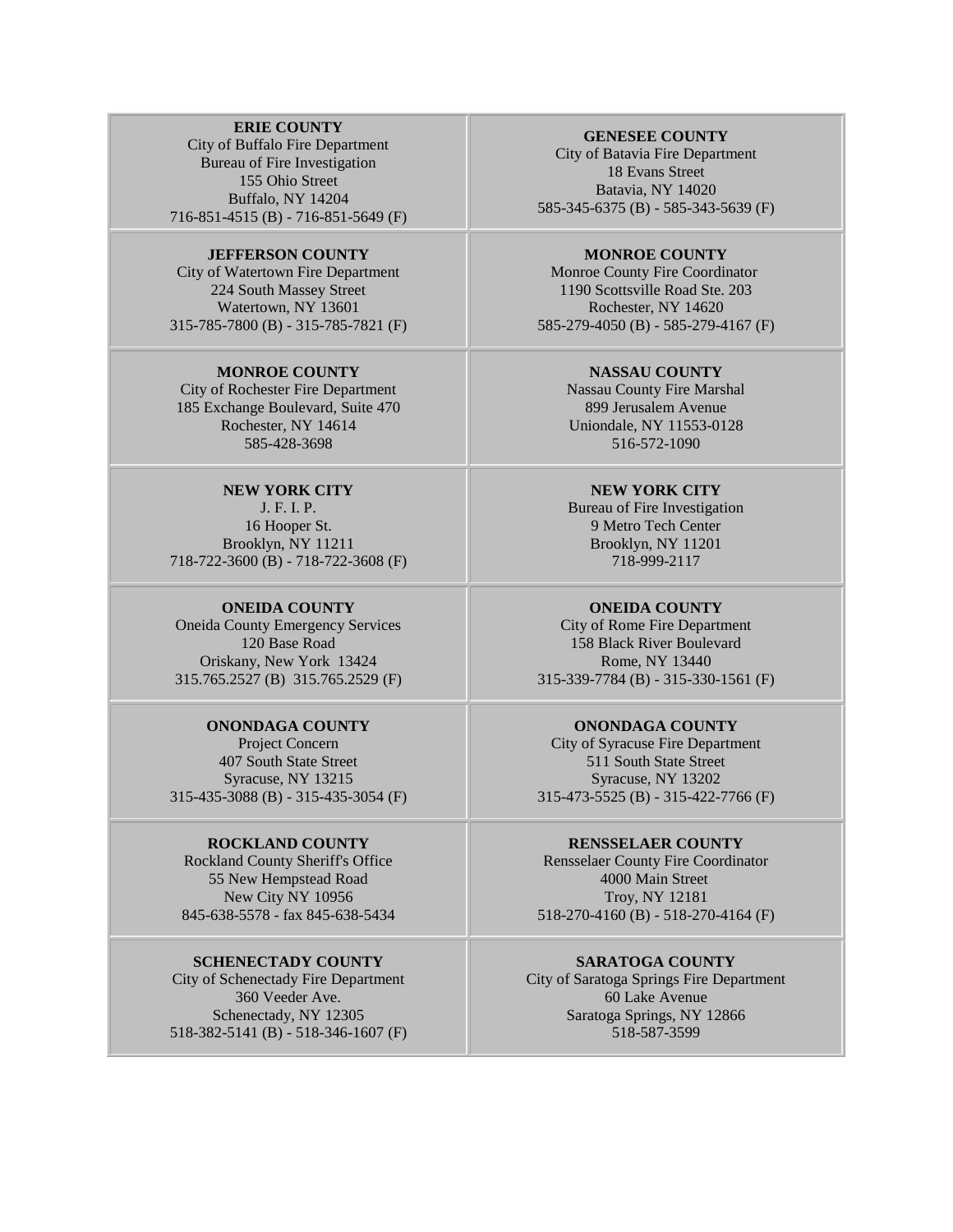#### **SUFFOLK COUNTY**

Town of Brookhaven Division of Fire Prevention 1 Independence Hill Farmingville NY 11738 631-451-6262

> **SUFFOLK COUNTY** Suffolk County JFIP PO Box 127 Yaphank NY 11980 631-852-4857 (B) - 631-852-4861 (F)

#### **WARREN COUNTY**

City of Glens Falls Fire Department 134 Ridge Street Glens Falls, NY 12801 518-792-1133

#### **WESTCHESTER COUNTY**

Westchester Jewish Community Services 141 North Central Avenue Hartsdale, NY 10530 914-949-7699 x372

#### **WESTCHESTER COUNTY**

City of Yonkers Fire Department 443 Central Park Avenue Yonkers, NY 10704 914-377-7963

#### **WESTCHESTER COUNTY**

Department of Community Mental Health 112 East Post Road White Plains NY 10601 914-995-5250

#### **YATES COUNTY**

Yates County Sheriff's Office 227 Main Street Penn Yan, NY 14527 315-536-5177 (B) - 315-536-5106 (F)

#### **STATEWIDE**

NYS OFPC Arson Bureau DC William McGovern, Jr. Inv. Michael Knowlton or Kristi Geary 1220 Washington Avenue, Building 7A Albany NY 12226 518-474-6746 (B) - 518-242-3746 (F)

#### **STEUBEN COUNTY**

Steuben County Fire Coordinator 66979 Rumsey Street Ext. Bath NY 14810 607-664-2700

#### **SUFFOLK COUNTY**

Town of Southampton Fire Marshal Office 18 Jackson Avenue Hampton Bays, NY 11946-2021 631-728-1088

#### **ULSTER COUNTY**

Ulster County Arson Task Force 147 Green Street Kingston, NY 12401 845 340-8629 (B) - 845 331-1623 (F)

#### **WASHINGTON COUNTY**

Washington County Bureau of Fire 383 Broadway Fort Edward NY 12828 518 746-2142

#### **WESTCHESTER COUNTY**

City of White Plains Fire Department 77 South Lexington Avenue White Plains, NY 10605 914-949-6302

#### **WESTCHESTER COUNTY**

Fairview Fire Department 19 Rosemont Boulevard White Plains, NY 10607 914-723-2514

#### **WESTERN NEW YORK**

JFIRE of WNY, Inc. 2252 William Street Cheektowaga, NY 14206 716-896-1113 (B) - 716-896-1114 (F)

### **CAPITAL DISTRICT**

Northeast Parent and Child Society 1580 Columbia Turnpike, Suite #14 Castleton NY 12033 518-477-9085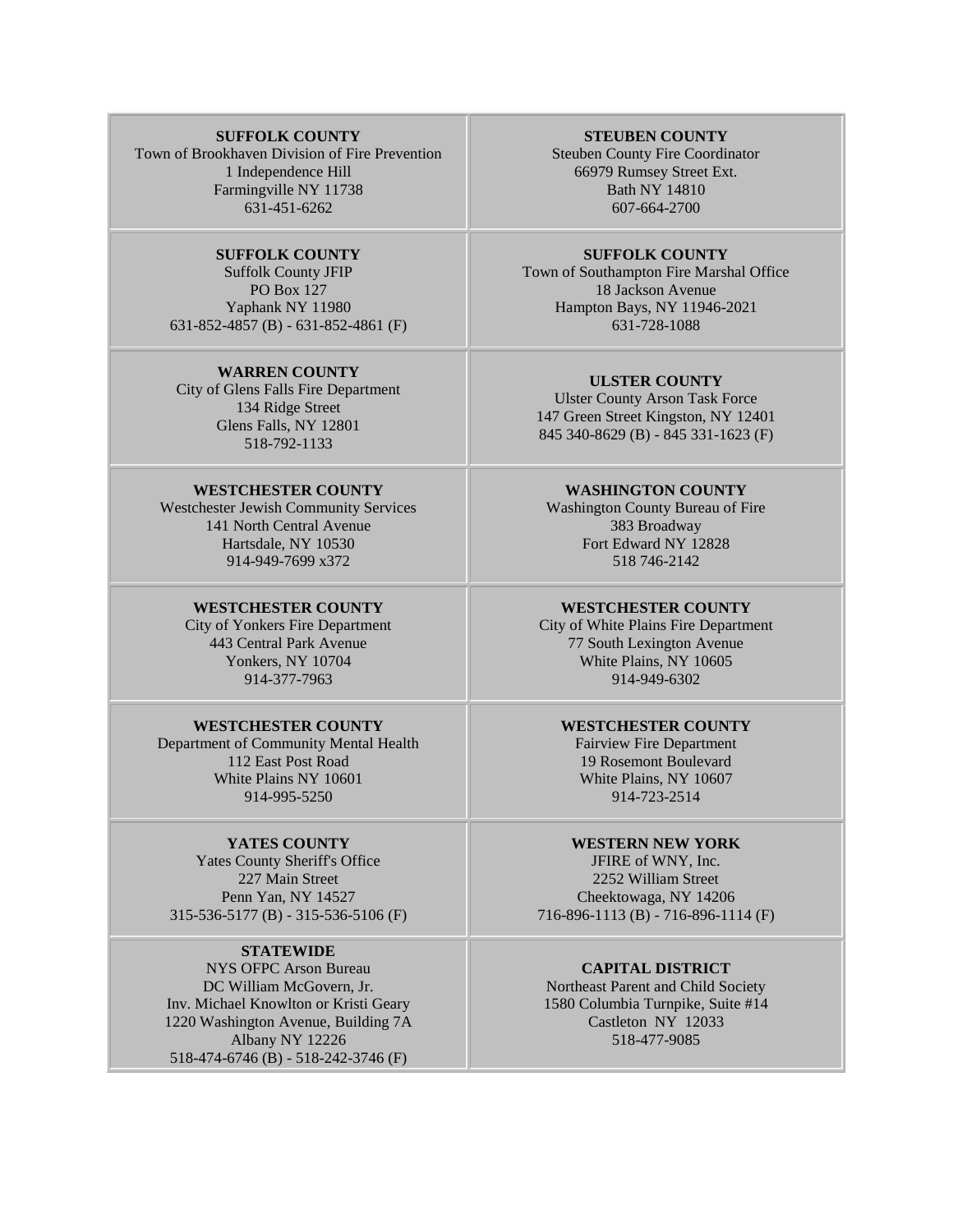## **NORTH CAROLINA**

**CONTACT - AMY KRISE**

**(704) 336-3974 - FAX (704) 336-3972 - [akrise@ci.charlotte.nc.us](mailto:akrise@ci.charlotte.nc.us)** *These listings may not provide the specific service but can provide regional contact information. 1/16*

## **CHARLOTTE**

Amy Krise Charlotte Fire Department 1517 N. Graham Street Charlotte, NC 28206 704-336-3974 - fax 704-336-3972 [akrise@ci.charlotte.nc.us](mailto:akrise@ci.charlotte.nc.us)

#### **HIGH POINT**

Captain Denita F. Lynch Fire Prevention Education Officer High Point Fire Department 434 S Elm Street High Point NC 27260 336-883-8551 - fax 336-883-3550 [denita.lynch@highpointnc.gov](mailto:denita.davis@highpointnc.gov)

**HICKORY** Terri Byers Hickory Fire Department 19 2nd Street Drive NE Hickory NC 28601 828-323-7420 - fax 828-323-7566 [tbyers@hickorync.gov](mailto:tbyers@hickorync.gov)

#### **CONCORD** Norman Franklin

Concord Fire Department 1446 Midlake Avenue Concord NC 28025 704-920-5529 [franklinn@concordnc.gov](mailto:franklinn@concordnc.gov)

## **North Dakota**

## **Ohio**

### **Oklahoma**

### **Oregon**

#### **Pennsylvania**

## **RHODE ISLAND**

**CONTACT - DON JACKSON - HARMONY HILL SCHOOL 401-949-0690 - [DJackson@HHS.ORG](mailto:DJackson@HHS.ORG)**

<span id="page-15-0"></span>*These listings may not provide the specific service but can provide regional contact information. 1/16*

**HARMONY HILL SCHOOL (Residential Treatment Facility)** Don Jackson 63 Harmony Hill Road Chepachet RI 02814 401-949-0690 [DJackson@HHS.ORG](mailto:DJackson@HHS.ORG)

**PROVIDENCE** Fire Safety Training Vincent G. Quinterno – Deputy State Fire Marshal 1 Capital Hill

**FIRESMARTKIDS JFS PROGRAM** Lt. John Egan, Program Coordinator PO Box 862 Woonsocket RI 02895 401-265-803[7](mailto:john@firesmartkids.com) [john@firesmartkids.com](mailto:john@firesmartkids.com)

[www.firesmartkids.com](http://www.firesmartkids.com/)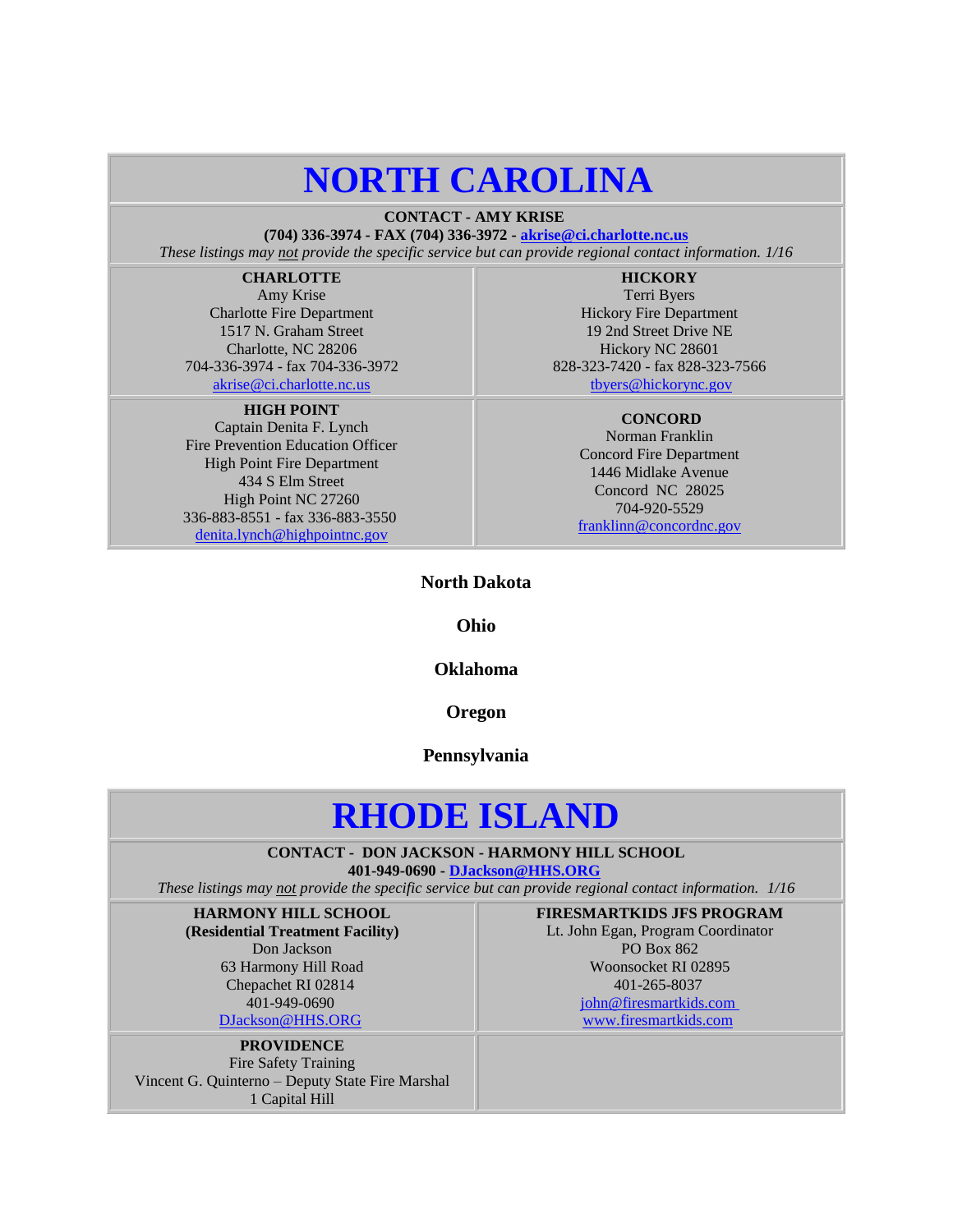<span id="page-16-0"></span>Providence RI 02903 401-383-7290 [Vincent.Quinterno@sfm.dps.ri.gov](mailto:Vincent.Quinterno@sfm.dps.ri.gov)

**South Carolina**

## **SOUTH DAKOTA**

**CONTACT - MONICA COLBY – RAPID CITY FIRE DEPARTMENT 605-394-5233 – [Monica.Colby@rcgov.org](mailto:Monica.Colby@rcgov.org)**

*These listings may not provide the specific service but can provide regional contact information. 1/16*

**Rapid City Fire Department** Monica Colby – Fire & Life Safety Specialist 1930 Promise Road Rapid City SD 57701 605-394-5233 [Monica.Colby@rcgov.org](mailto:DJackson@HHS.ORG)

**Tennessee**

**Texas**

**Utah**

## **VERMONT**

<span id="page-16-1"></span>**CONTACT - HEATHER LYNCH – ASSOCIATES IN PSYCHOTHERAPY & FAMILY COUNSELING 802-658-4208 ext 3 – [Heather.Lynch@ymail.com](mailto:Heather.Lynch@ymail.com)**

*These listings may not provide the specific service but can provide regional contact information. 1/16*

**ASSOCIATES IN PSYCHOTHERAPY & FAMILY COUNSELING** Heather Lynch 34 Patchenl Road South Burlington VT 05403 802-658-4208 ext. 3 [Heather.Lynch@ymail.com](mailto:DJackson@HHS.ORG)

**FIREWISE KIDS OF VERMONT** Beth Holden 1138 Pine Street Burlington VT 05401 802-488-6600

## **VIRGINIA**

**CONTACT - J.D. JENKINS SR.**

**(804) 249-4177 - [johnd.jenkins@vdfp.virginia.gov](mailto:johnd.jenkins@vdfp.virginia.gov)** *These listings may not provide the specific service but can provide regional contact information. 7/15*

**ALEXANDRIA ARLINGTON**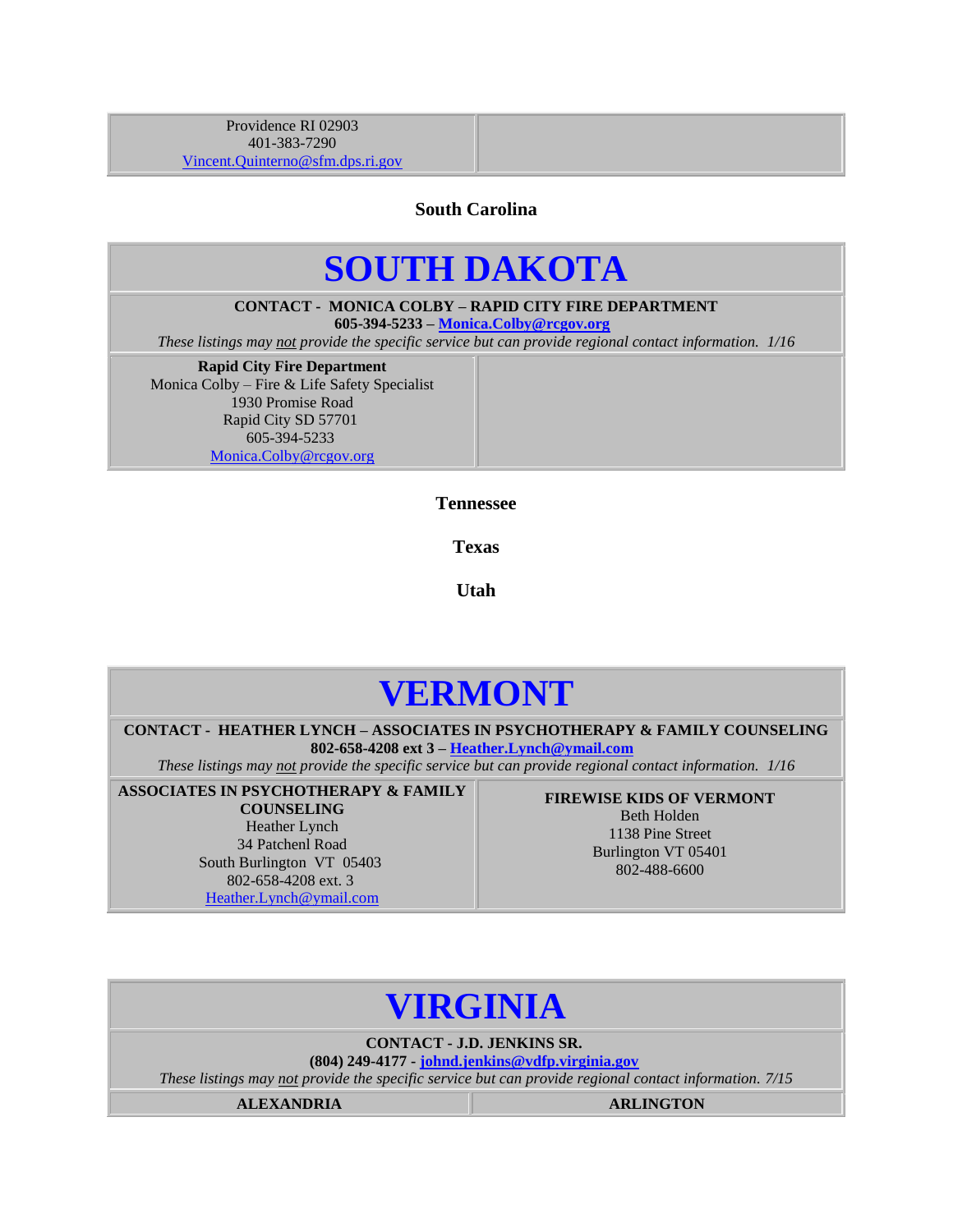Shawn Gore Alexandria Fire Department 900 Second Street Alexandria VA 22314 703-746-5269 - cell 703-439-7883 [Shawn.gore@alexandriava.gov](mailto:Shawn.gore@alexandriava.gov)

#### **BLACKSBURG**

J. Wayne Garst Blacksburg Fire Department 407 Hubbard Street Blacksburg VA 24060 540-961-117[5](mailto:wgarst@blacksburg.org) [wgarst@blacksburg.gov](mailto:wgarst@blacksburg.org)

**CHESTERFIELD**

Jason Elmore Chesterfield Fire & EMS PO Box 40 Chesterfield VA 23838 804-318-834[2](mailto:bhoilman@fire.city.chesapeake.va.us) [elmorer@chesterfield.gov](mailto:bhoilman@fire.city.chesapeake.va.us)

### **HAMPTON**

Frances Ostroth Hampton Fire & Rescue 1300 Thomas Street Hampton VA 23669 757-727-1212 or 757-262-8654 [fostroth@hampton.gov](mailto:fostroth@hampton.gov)

### **HANOVER COUNTY**

William Bryant Hanover Fire/EMS PO Box 470 Hanover VA 23069 804-365-6195 [wwbryant@co.hanover.va.us](mailto:wwbryant@co.hanover.va.us)

**HENRICO COUNTY** Billy Garrett Henrico County Division of Fire PO Box 90775 Richmond VA 23273-0775 804-501-4179 [gar70@co.henrico.va.us](mailto:gar70@co.henrico.va.us)

#### **LYNCHBURG**

Jennifer Mayberry Lynchburg Fire & EMS Department 800 Madison Street Lynchburg VA 24504 434-455-634[2](mailto:jeannie.obrien@lynchburgva.gov) [Jennifer.mayberry@lynchburgva.gov](mailto:jeannie.obrien@lynchburgva.gov)

**NORFOLK**

Michelle Morgan Norfolk Fire-Rescue 100 Brooke Avenue, Suite 400 Norfolk VA 23510

Sarah Marchegiani Arlington County Fire Department 1020 N. Hudson Street Arlington VA 22201 703-228-4665

<smarchegiani@arlingtonva.gov>

**CHESAPEAKE** Bridgette M. Hoilman Chesapeake 304 Albemarle Drive Chesapeake VA 23322 757-966-7548 – fax 757-673-8869 [bhoilman@cityofchesapeake.net](mailto:bhoilman@cityofchesapeake.net)

**FAIRFAX**

Renee Stilwell Fairfax County Fire and Rescue 4100 Chain Bridge Road Fairfax VA 22030 703-246-3801 - fax 703-385-1687 [renee.stilwell@fairfaxcounty.gov](mailto:%0Brenee.stilwell@fairfaxcounty.gov)

**HAMPTON** Corey Johnson Hampton Fire & Rescue 1300 Thomas Street Hampton VA 23669 757-325-4945 or 757-319-0934 [coljohnson@hampton.gov](mailto:coljohnson@hampton.gov)

**HARRISONBURG** Wanda Willis Harrisonburg Fire Department 101 N. Main Street, 3rd Floor Harrisonburg VA 22802 540-432-7703 - fax 540-432-7780 [wanda.willis@harrisonburgva.gov](mailto:wanda.willis@harrisonburgva.gov)

**HENRICO COUNTY** Bill Jones Henrico Fire/FirePro, Inc. 9625 Peppertree Drive Richmond VA 23238 804-965-0484 - fax 804-965-0861 [bjfirepro@aol.com](mailto:bjfirepro@aol.com)

**NEWPORT NEWS** Lisa King or Roxanne Kohlman Newport News Fire Department 2400 Washington Avenue- 6th Floor City Hall Newport News VA 23607 Lisa 757-926-8675 - Roxanne 757-926-8627 [lking@nngov.com](mailto:lking@nngov.com) or [rkohlman@nngov.com](mailto:rkohlman@nngov.com)

#### **ROANOKE COUNTY**

Brian Clingenpeel Roanoke County Fire & Rescue 5925 Cove Road Roanoke VA 24019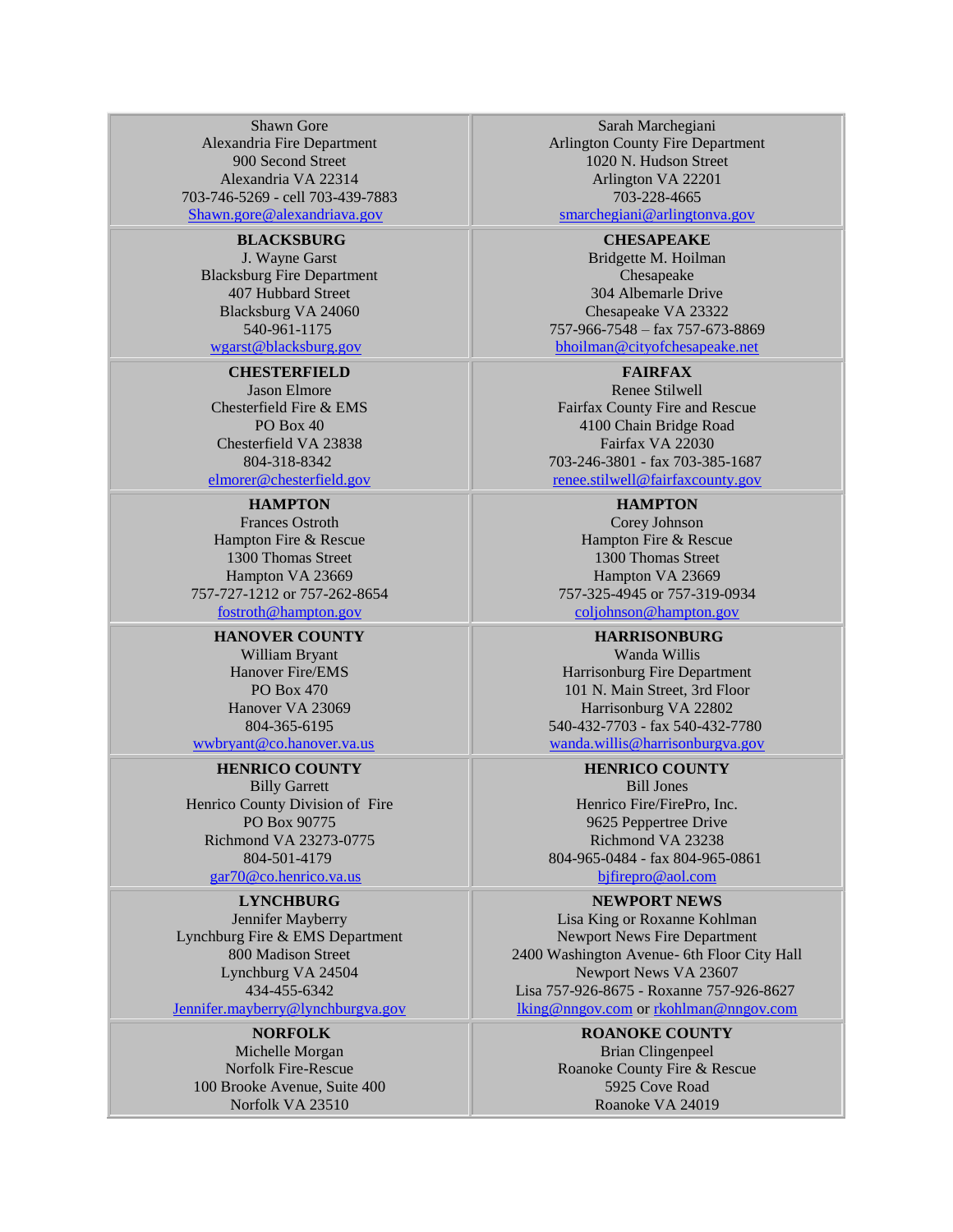#### 757-441-1098 [Michelle.Morgan@norfolk.gov](Michelle.Morgan@norfolk.gov%20)

#### **ROANOKE**

Tiffany Bradbury Roanoke City Fire-EMS 713 Third Street SW Roanoke VA 24016 540-853-5785

[tiffany.bradbury@roanokeva.gov](mailto:tiffany.bradbury@roanokeva.gov)

## **STAUNTON**

Perry Weller Staunton Fire Department 302 Grubert Avenue Staunton VA 24401 540-332-372[0](mailto:wellerpw@ci.staunton.va.us) [wellerpw@ci.staunton.va.us](mailto:wellerpw@ci.staunton.va.us)

#### **VIRGINIA BEACH** Keith Arnold Virginia Beach Fire Department 2408 Courthouse Drive Building #21 Virginia Beach VA 23456-9065 757-385-2875 - fax 757-385-5676

[karnold@vbgov.com](mailto:karnold@vbgov.com)

**WAYNESBORO** Waynesboro Fire Department 300 W. Broad Street Waynesboro VA 22980 540-942-6730

[wfd@ci.waynesboro.va.us](mailto:wfd@ci.waynesboro.va.us) 

#### **YORK COUNTY** Annetta Norwood York County Department of Fire & Life Safety 301 Goodwin Neck Road Yorktown VA 23692 757-890-3606 - fax 757-890-3609 [norwooda@yorkcounty.gov](mailto:norwooda@yorkcounty.gov)

540-777-8718 – cell 540-400-5360 [bclingenpeel@roanokecountyva.gov](mailto:bclingenpeel@roanokecountyva.gov)

#### **ROCKINGHAM COUNTY**

Lt. Karen Will Rockingham County Fire & Rescue 20 East Gay Street Harrisonburg VA 22802 540-564-3175 [kwill@rockinghamcountyva.gov](mailto:kwill@rockinghamcountyva.gov)

### **SUFFOLK**

Pam King Suffolk Fire Marshal's Office 300 Kings Fork Road Suffolk VA 23434 757-514-4542 [pking@suffolkva.us](mailto:pking@suffolkva.us) 

**WARREN COUNTY** Gerry R. Maiatico Warren County Fire and Rescue 540-636-3830 [gmaiatico@warrencountyfire.com](mailto:gmaiatico@warrencountyfire.com)

#### **WILLIAMSBURG**

Williamsburg Fire Department 440 N. Boundary Street Williamsburg VA 23185 757-220-6222 - fax 757-220-6236

## **WASHINGTON**

### **CONTACT – KIRSTI WEAVER**

**253-856-4415 – [kweaver@kentfirerfa.org](mailto:kweaver@kentfirerfa.org)**

*These listings may not provide the specific service but can provide regional contact information. 1/16*

**CLARK COUNTY** Susan Anderson Clark County Fire Marshal's Office 360-397-2186 ext 3321 [Susan.anderson@clark.wa.gov](mailto:Susan.anderson@clark.wa.gov)

> **FRANKLIN COUNTY** Jennifer Daugherty

**FRANKLIN COUNTY** Ben Shearer Pasco Fire Department 509-545-3426 [shearerb@pasco-wa.gov](mailto:shearerb@pasco-wa.gov)

**KING COUNTY** Dana Catts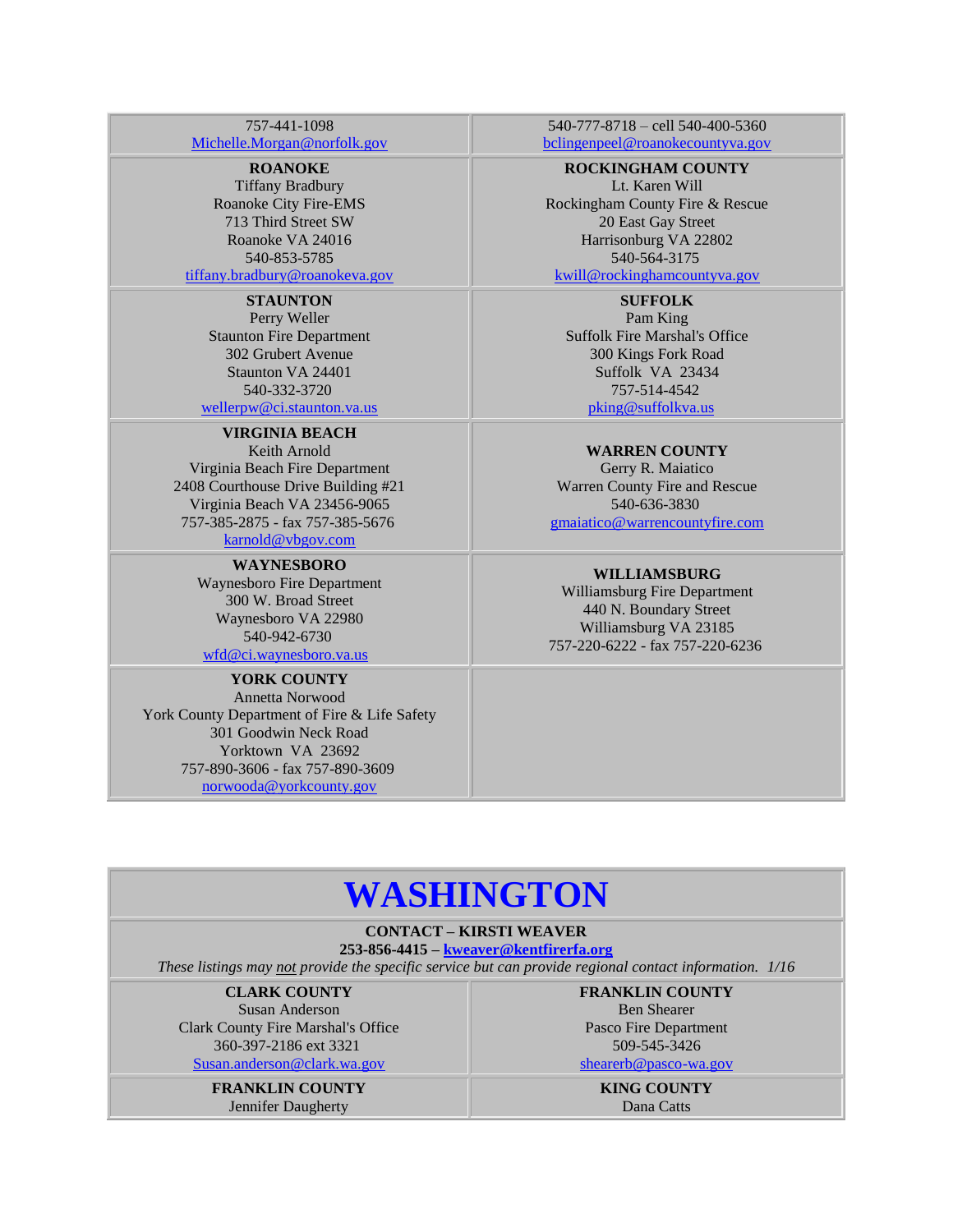Franklin County Fire District #3 509-547-9306 [jdaugherty@fcfd3.org](mailto:jdaugherty@fcfd3.org)

**KING COUNTY** Melanie Granforths Shoreline Fire Department 206-533-6564 [Melanie@shorelinefire.com](mailto:Melanie@shorelinefire.com)

**KING COUNTY** Kirsti Weaver Kent Fire RFA 253-856-4415 [kweaver@kentfirerfa.org](mailto:kweaver@kentfirerfa.org)

**KING COUNTY** Kelly Tyson Valley Regional Fire Authority 253-288-5882

#### [Kelly.tyson@vrfa.org](mailto:Kelly.tyson@vrfa.org)

## **LEWIS COUNTY**

Jennifer Ternan Riverside Fire Authority 360-736-3975 [jternan@riversidefire.net](mailto:jternan@riversidefire.net)

**PIERCE COUNTY** Dina Sutherland East Pierce Fire & Rescue 253-863-1800 [dsutherland@eastpiercefire.org](mailto:dsutherland@eastpiercefire.org)

**PIERCE COUNTY** Jeff Colquhoun West Pierce Fire & Rescue 253-564-1623

**PIERCE COUNTY** Michelle Johnson

West Pierce Fire & Rescue 253-983-4553 <michelle.johnson@westpierce.org>

**SNOHOMISH COUNTY** Kimberly Schroeder Snohomish County Fire District #8 425-551-1254 <kschroeder@firedistrict1.org>

> **SPOKANE** Mike Miller Spokane Fire Department 509-625-7040 [mmiller@spokanefire.org](mmiller@spokanefire.org%20)

Seattle Fire Department 206-386-133[8](mailto:lisa.vanhorn@seattle.gov)

[dana.catts@seattle.gov](mailto:lisa.vanhorn@seattle.gov)

**KING COUNTY** Melanie Taylor Kent Fire Department RFA 253-856-4482

[mataylor@kentfirerfa.org](mailto:mataylor@kentfirerfa.org)

**KING COUNTY** Kimberly Terhune Valley Regional Fire Authority 253-288-5881 [Kimberly.terhune@vrfa.org](mailto:Kimberly.terhune@vrfa.org)

**KITSAP COUNTY** Jody Matson Poulsbo Fire Department #18 360-779-3997 [jmatson@poulsbofire.org](mailto:jmatson@poulsbofire.org)

**PIERCE COUNTY** Nanette Tatom Gig Harbor Fire & Medic 1 253-851-5111 [ntatom@piercefire.org](mailto:ntatom@piercefire.org)

**PIERCE COUNTY** Hallie McCurdy West Pierce Fire & Rescue [Hallie.McCurdy@westpierce.org](mailto:Hallie.McCurdy@westpierce.org)

**PIERCE COUNTY** Scott Adams West Pierce Fire & Rescue 253-983-4552 [Scott.Adams@westpierce.org](Scott.Adams@westpierce.org%20)

**SNOHOMISH COUNTY** Granit Falls Fire District #17 Jennye Cooper 360-691-5553 [Jennye.cooper@gffd17.org](Jennye.cooper@gffd17.org%20)

**SNOHOMISH COUNTY** Marysville Fire Department David Van Beek 360-363-8508 <dvanbeek@marysvillewa.gov>

**YAKIMA COUNTY** George Saenz Grandview Fire Department 509-882-9280 [gsaenz@grandview.wa.us](gsaenz@grandview.wa.us%20)

**West Virginia**